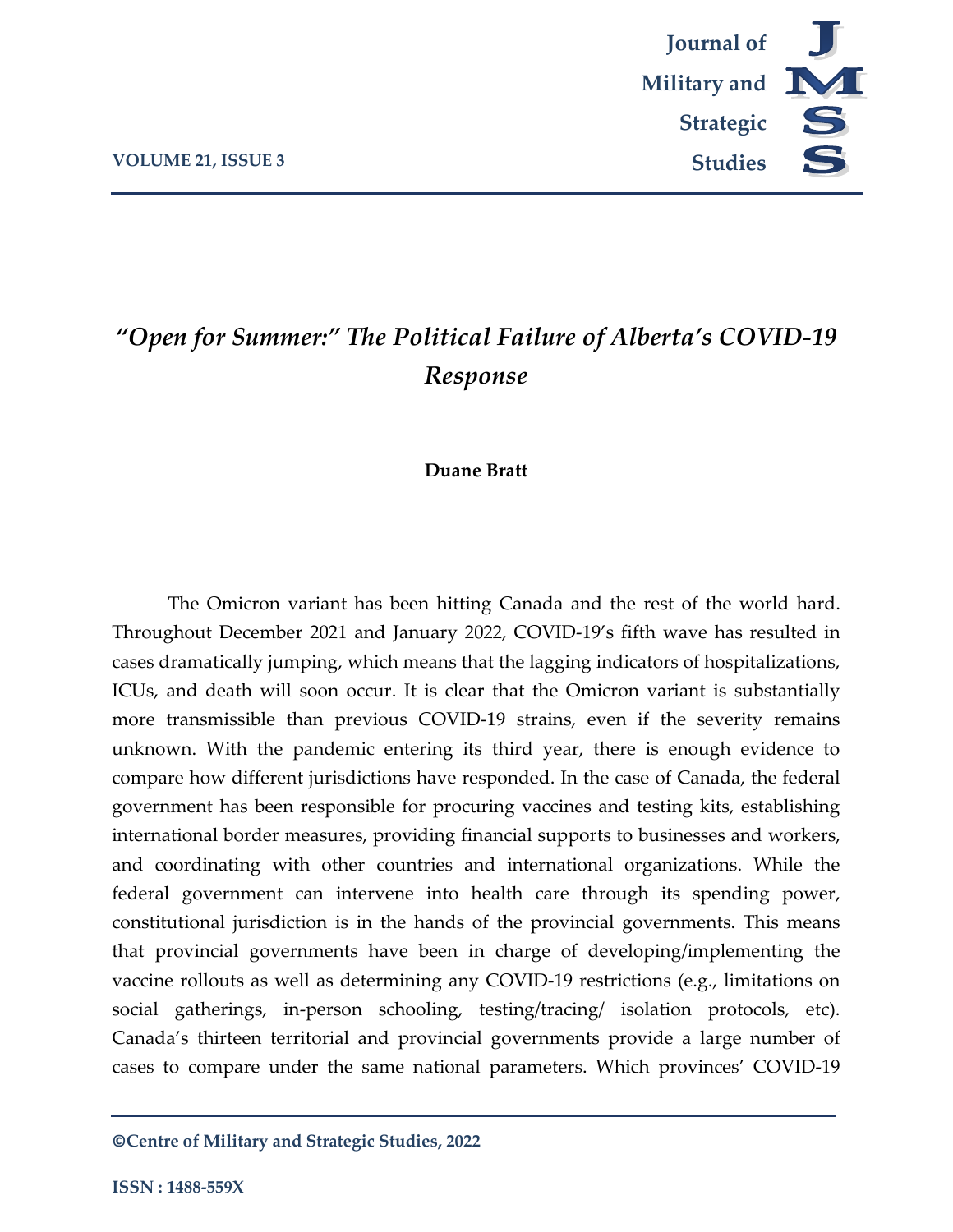responses have succeeded or failed? Why have they succeeded or failed? Is it the restrictions themselves or the timing of the restrictions? What has been the impact of communications from provincial governments?

This paper assesses the response by the Alberta government. This case was chosen because Alberta, outside of the first wave, has been hit harder from a per capita basis (and sometimes in absolute terms) by COVID-19 than other provinces. Its approach, particularly the *Open for Summer* declaration, was often unique. Premier Jason Kenney has been very influential with other conservative premiers. This influence is due to Kenney's reputation as a shrewd politician. He has years of experience as a cabinet minister in the Harper government, and was instrumental in helping Harper win a majority in 2011. Returning to Alberta politics, he successfully merged the Progressive Conservative and Wild Rose parties and won a resounding victory in the 2019 provincial election. And yet, in the face of the COVID-19 crisis, he and his government have floundered. Kenney has had the lowest approval ratings of any provincial premier throughout most of the pandemic. Moreover, it has not gone up and down, like Ontario Premier Doug Ford, but a straight downward trajectory since March 2020. Lisa Young, in a forthcoming study on Alberta's COVID-19 response, has called it a twin failure: health and political. Alberta's poor response to the pandemic is a product of the interaction between these two failures. Caucus unrest contributed to unwise public health decisions, and a much more politicized response to the pandemic than seen in other provinces. And this politicized response and failed public health interventions made the Kenney government's political situation worse, thereby constraining its ability to respond to the crisis."[1](#page-1-0) At almost every step of the pandemic, the Kenney government acts later than anybody else in the country, responds weaker than everybody else in the country, is defiant about what they're doing, and then gradually reverses course.

There are four parts to this paper. Part one is a statistical analysis of Alberta's COVID-19 response and shows its initial success followed by successive failures. Parts two and three offer an inter-related explanation for Alberta's policy failure. Part two

 $\overline{a}$ 

<span id="page-1-0"></span><sup>&</sup>lt;sup>1</sup> Lisa Young, "'With Comorbidities:' The Politics of COVID-19 and the Kenney Government," in Duane Bratt, Richard Sutherland, and David Taras, eds., *Blue Storm: The Politics of the Jason Kenney government* (University of Calgary Press: Calgary, forthcoming).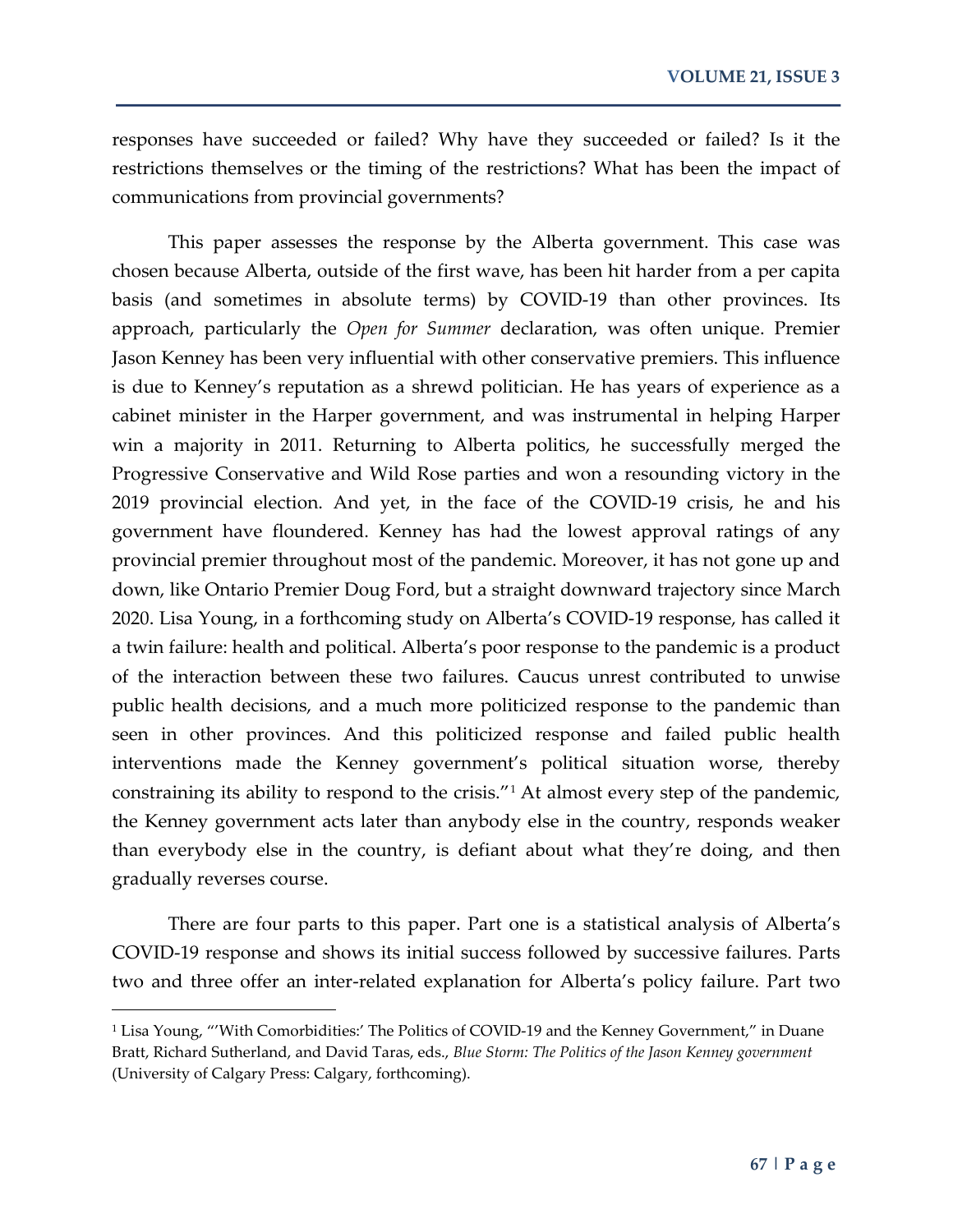emphasizes the ideological basis of Premier Jason Kenney and many members of his United Conservative Party (UCP). Part three highlights Kenney's objective of keeping the UCP politically united through the COVID-19 crisis. Finally, there is a brief conclusion.

#### **Statistical Analysis of Alberta's COVID-19 Response**

Canada's first reported COVID-19 case occurred on 25 January 2020, but it was not until March that the full enormity of COVID-19 really kicked in. The World Health Organization declared it a pandemic on 11 March. By 12 March, sports leagues had postponed their season and Alberta introduced its first set of COVID-19 restrictions. Canada closed its borders on 16 March. On 17 March, Alberta declared a state of emergency. Within days, much of Canadian society had been completely upended. Over the length of the pandemic, there have been five waves: first wave (March-May 2020), second wave (October 2020 – January 2021), third wave (March-June 2021), fourth wave (August-September 2021), and fifth wave (December 2021 – January 2022). See Appendix One for a timeline of key COVID-19 events in Alberta.

By January 2022, over 2.4 million Canadians and almost 400, 000 Albertans have contracted COVID-19. In addition, over 30, 000 Canadians and over 3, 300 Albertans have died of COVID-19. Converting those absolute numbers into per capita data reveals almost 6500 cases and over 80 deaths per 100, 000 in Canada, and over 8700 cases and 75 deaths in Alberta. Alberta has the highest per capita COVID-19 provincial case counts, and the fourth highest per capita death toll from COVID-19 (exceeded by Quebec, Manitoba, and Saskatchewan). However, Alberta's record is masked by its relatively strong performance in the first wave. When you examine subsequent waves (especially the second and fourth), Alberta has the highest per capita death count of any Canadian province.<sup>[2](#page-2-0)</sup> It is well established that vaccinations are the surest way to limit the health impact of COVID-19. Unfortunately, Alberta has the lowest vaccination rate in Canada. As of 1 January 2022, 82.56 percent of the entire population of Canadians have received at least one dose, but only 77.79 percent of Albertans. For fully vaccinated, it is 76.3 percent of the entire population of Canadians, but only 72.02 percent of Albertans

 $\overline{a}$ 

<span id="page-2-0"></span><sup>&</sup>lt;sup>2</sup> COVID-19 Tracker, Accessed on 7 January 2022 at<https://covid19tracker.ca/index.html>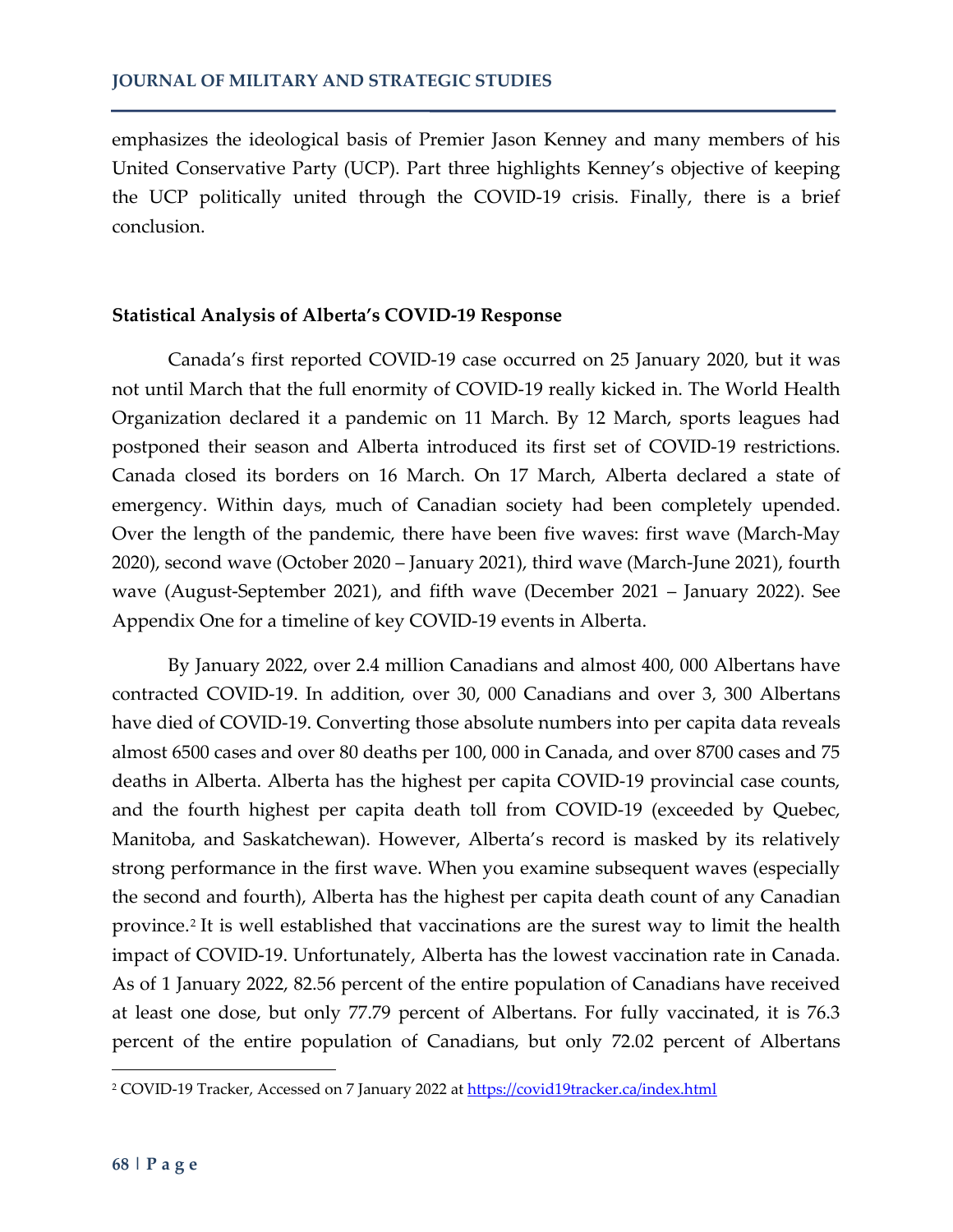(second last, slightly ahead of Saskatchewan).<sup>[3](#page-3-0)</sup> See Chart One which compares the death toll from COVID-19 between Alberta and all of Canada over the course of the pandemic.



**CHART ONE: Alberta and Canada COVID-19 Deaths (per 100,000)**

**Source:** Canada, "COVID-19 daily epidemiology update," (2022). Accessed on 8 January 2022, at https://health-infobase.canada.ca/covid-19/epidemiological-summary-covid-19-cases.html

#### **Kenney's Ideology**

l

Premier Jason Kenney's political ideology provides the first part of the explanation for Alberta's comparatively poor response to COVID-19. Ideologies can often predict public policy. That has been the case with the Kenney government and its response to COVID-19. All political parties, and politicians, come equipped with an ideology. "An ideology is a value system or belief system accepted as fact or truth by some group. It is composed of sets of attitudes toward the various institutions and processes of society. An ideology provides the believer with a picture of the world both

<span id="page-3-0"></span><sup>3</sup> Canada, "COVID-19 vaccination in Canada," (2022). Accessed on 8 January 2022 at https://healthinfobase.canada.ca/covid-19/vaccination-coverage/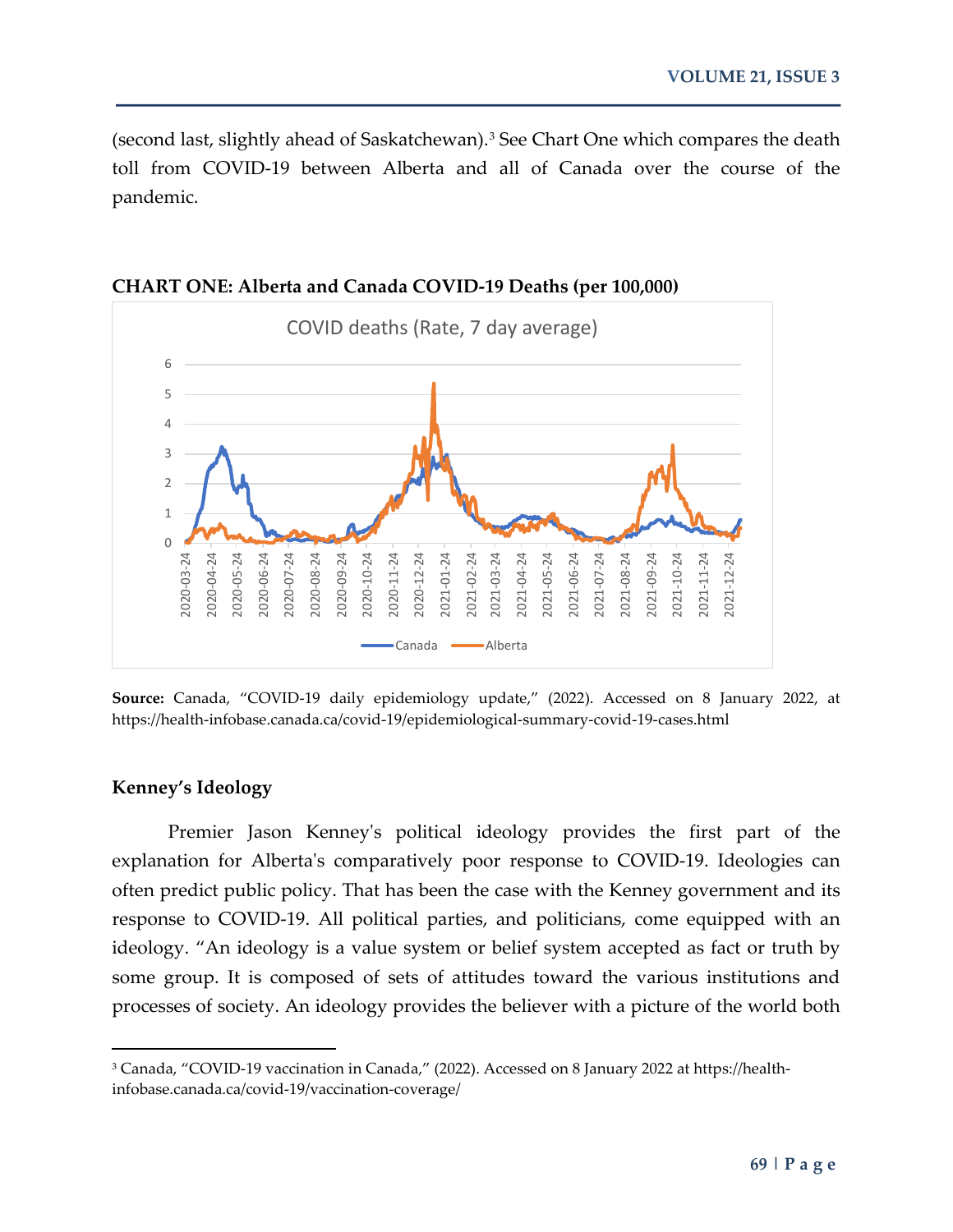as it is and as it should be, and, in doing so, organizes the tremendous complexity of the world into something fairly simple and understandable." [4](#page-4-0) Thus, ideology is not a negative term — rather, it is a set of interrelated values or beliefs composed of attitudes toward various institutions and societal processes. It helps us understand where our politicians are coming from and what they might do.

Jason Kenney has been a political figure in Alberta and Ottawa for 30 years: Alberta Director of the Canadian Taxpayer's Federation in the mid-1990s, a Reform/Canadian Alliance/Conservative Party of Canada MP from 1997-2016, and a senior cabinet minister in the government of Stephen Harper (2006-2015). Throughout this time, he has articulated a clear political ideology through his words and actions. As a small-c conservative, Kenney attempts to either preserve the status quo or revive certain aspects of the past. His ideology sees the state as a promoter and protector of morality, social responsibility, personal responsibility, and traditional institutions and practices. He advocates smaller government through decentralization of authority and maximizing individual freedom. Smaller government also extends to the economic realm by reducing social spending, cutting taxes, balancing budgets, deregulation and privatization. Nevertheless, the ideology allows for government intervention in order to protect the *traditional* family through supporting religious institutions, parental rights and challenging certain abortion and LGBTQ+ rights.

Kenney has not hidden his political ideology but embraced and promoted it. He has also surrounded himself with many like-minded individuals in his cabinet, caucus, and political staff. Albertans know what Kenney believes, and in 2019, they elected the UCP with a strong majority government. The strongest UCP supporters, in fact, wanted to punt the NDP for, in their view, imposing what some called Notley's socialist ideology on Alberta. They wanted to replace her ideology with Kenney's.

However, what happens when political ideology confronts a once-in-a-century pandemic? Initially, Kenney's response was to downgrade his ideological principles and adopt a more pragmatic approach. Big government, making big decisions. Collective action over individual liberties. In his response to the first wave, starting in March 2020,

<span id="page-4-0"></span><sup>&</sup>lt;sup>4</sup> Lyman Tower Sargent, *Contemporary Political Ideologies: A Comparative Analysis*. 11<sup>th</sup> Edition (Harcourt Brace: Fort Worth, Texas, 1999), p. 3.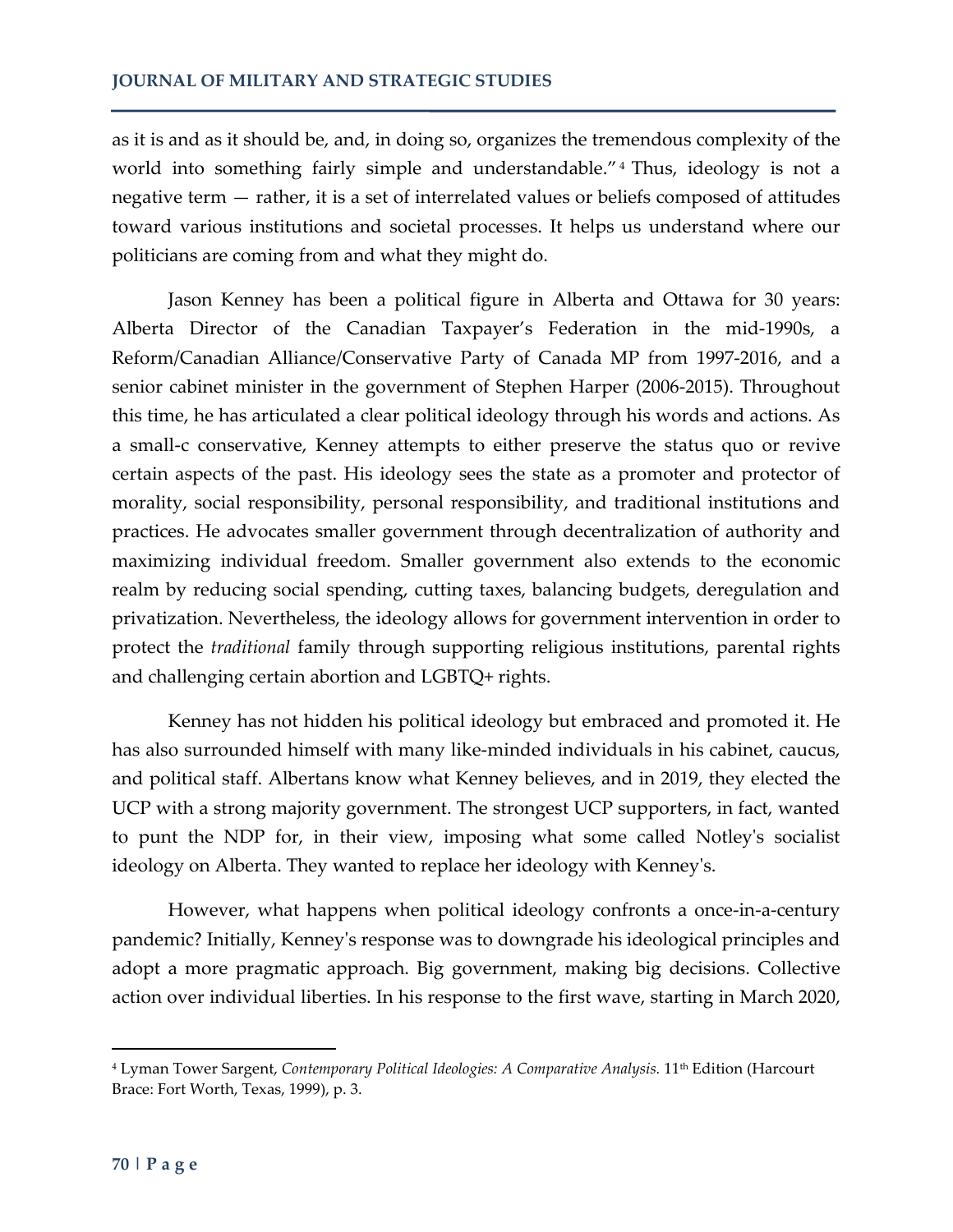Kenney declared a public emergency, placed restrictions on large gatherings (sporting events, concerts, restaurants, theatres, etc.), and shut down in-person classes in schools, colleges, universities, and childcare facilities. Employers were encouraged to have their employees work from home. A testing/tracing/isolation protocol was also put in effect. In an April 7, 2020, televised address, Kenney encouraged collective action and asked Albertans to act like buffalo, and, "herd closely together and face the storm head on, coming out of it strong and united."[5](#page-5-0)

Kenney's response to the first wave was effective. Compared to other provinces, Alberta saw fewer cases, hospitalizations, ICU admissions and deaths. But some of the original ideological values still arose and caused problems — most notably the decision to continue with trying to reduce doctors' compensation in the midst of a pandemic. This backfired and explained why Kenney, unlike other premiers, did not receive a COVID-19 bump in approval.[6](#page-5-1) This was despite the fact that in a May 2020 survey of Albertans, many thought that their governments - municipal, provincial, and federal handled the COVID-19 pandemic well. Of these, though, the provincial government gets the highest rating at 70 percent. [7](#page-5-2) You would think that this would correspond to a boost in Albertans' approval of the Kenney Government. However, it was not to be. Support for the UCP rose up marginally from just before COVID-19 hit, though down significantly from 2019. Albertans were also asked to rate their approval of the premier on a 0 (low) to 10 (high) scale. In March 2020, before the impact of COVID became evident, Kenney was at 4.1, but by May 2020 he had risen to only 4.4.<sup>[8](#page-5-3)</sup>

Why did Kenney, unlike Prime Minister Trudeau and other premiers, not get an initial bump?<sup>[9](#page-5-4)</sup> In a contrast from other provincial governments during the first wave,

<span id="page-5-0"></span><sup>5</sup> Alberta, "Protecting lives and livelihoods: Premier Kenney address," *News Release* (7 April 2020). https://www.alberta.ca/release.cfm?xID=7003168647E46-E91D-4945-E9517ABC712B807E

<span id="page-5-1"></span><sup>6</sup> Duane Bratt and Melanee Thomas, "Province's pandemic response gets support, so where is Kenney's COVID bump?" *CBC News* (20 July 2020). https://www.cbc.ca/news/canada/calgary/opinion-albertajason-kenney-covid-19-poll-1.5614975

<span id="page-5-2"></span><sup>7</sup> Robson Fletcher, "Most Albertans approve of government responses to COVID-19, but 'political lens' skews our views," *CBC News* (15 June 2020). https://www.cbc.ca/news/canada/calgary/alberta-poll-covidgovernment-handling-pandemic-approval-1.5608611

<span id="page-5-4"></span><span id="page-5-3"></span><sup>8</sup> Brooks DeCillia, "CBC News Poll: Kenney, UCP would handily win election if held now," *CBC News* (10 June 2020). https://www.cbc.ca/news/canada/calgary/cbc-news-road-ahead-poll-kenney-ucp-1.5605087 <sup>9</sup> Angus Reid Institute, "Premiers' Performance: COVID-19 responses prompt massive increases in approval for most, but not all," (28 May 2020). https://angusreid.org/premier-approval-may2020/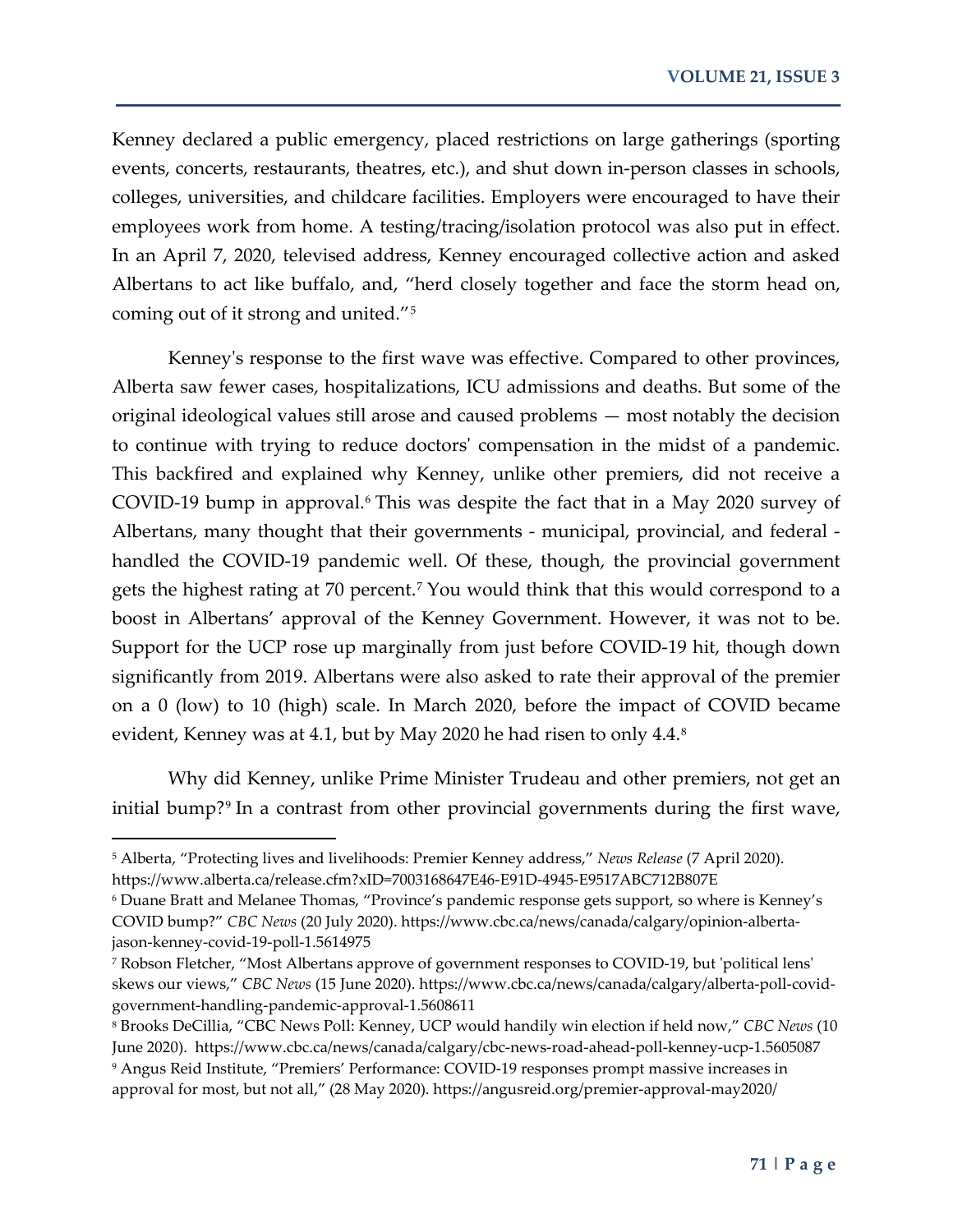Alberta's chose to barrel ahead with the Kenney government's legislative plan, despite COVID-19. When other legislatures were moving to a skeleton crew and slowing nonpandemic-related legislation until after the initial crisis had passed, $10$  much of what passed through the Alberta legislature was not related to the pandemic.<sup>[11](#page-6-1)</sup> For example, controversially delisting of several provincial parks and allowing strip mining for coal along the eastern slopes of the Rocky Mountains.[12](#page-6-2)

More significantly, the Kenney government decided to continue and implement the recommendations from the McKinnon Report to address Alberta's finances. [13](#page-6-3) In particular, it sought to cut doctor's compensation in the midst of a pandemic, [14](#page-6-4) including curtailing rural fees.<sup>[15](#page-6-5)</sup> They launched an app that paid doctors outside of Alberta more for their services. [16](#page-6-6) The premier staunchly defended the Minister of Health despite obviously problematic issues with his conduct.<sup>[17](#page-6-7)</sup> This explosively politicized health care during the COVID-19 crisis, pitting the government against the physicians on the pandemic's front line.

 $\overline{\phantom{a}}$ 

<span id="page-6-0"></span><sup>10</sup> Janet French, "Social distancing under the dome: Alberta legislature grapples with when and how to sit," *CBC News* (25 March 2020). https://www.cbc.ca/news/canada/edmonton/covid-19-keeping-distanceat-the-alberta-legislature-1.5508969

<span id="page-6-1"></span><sup>11</sup> Janet French, "Bills would grant new emergency powers, help victims of human trafficking," *CBC News* (7 April 2020). https://www.cbc.ca/news/canada/edmonton/jason-nixon-new-legislation-covid-19- 1.5524688

<span id="page-6-2"></span><sup>12</sup> Robson Fletcher and Jordan Omstead, "Alberta rescinds decades-old policy that banned open-pit coal mines in Rockies and Foothills," *CBC News* (22 May 2020).

https://www.cbc.ca/news/canada/calgary/alberta-coal-policy-rescinded-mine-developmentenvironmental-concern-1.5578902

<span id="page-6-3"></span><sup>13</sup> Government of Alberta, *Blue Ribbon Panel on Alberta's Finances* (August 2019), p. 2.

https://open.alberta.ca/dataset/081ba74d-95c8-43ab-9097-cef17a9fb59c/resource/257f040a-2645-49e7-b40b-462e4b5c059c/download/blue-ribbon-panel-report.pdf

<span id="page-6-4"></span><sup>&</sup>lt;sup>14</sup> CBC News, "More than 800 doctors sign letter urging Alberta government to postpone health-care revamp," *CBC News* (30 March 2020). https://www.cbc.ca/news/canada/calgary/doctors-lettergovernment-alberta-health-care-cuts-pause-covid-1.5514573

<span id="page-6-5"></span><sup>15</sup> Juliet Guichon and Ian Mitchell, "During a pandemic, Alberta imposes a needless burden on doctors," *CBC News* (15 April 2020). https://www.cbc.ca/news/canada/calgary/alberta-doctors-billing-codes-covid-19-1.5531974

<span id="page-6-6"></span><sup>16</sup> CBC News, "Telus virtual health-care app touted by Alberta government sparks outcry from physicians*," CBC News* (20 March 2020). https://www.cbc.ca/news/canada/calgary/ahs-app-covidbabylon-telus-doctor-phone-conference-reaction-1.5504317

<span id="page-6-7"></span><sup>17</sup> Charles Rusnell, "Alberta health minister accused of berating Calgary physician, 'intimidating' citizens," *CBC News* (27 March 2020). https://www.cbc.ca/news/canada/edmonton/alberta-minister-tylershandro-behaviour-vital-partners-1.5511288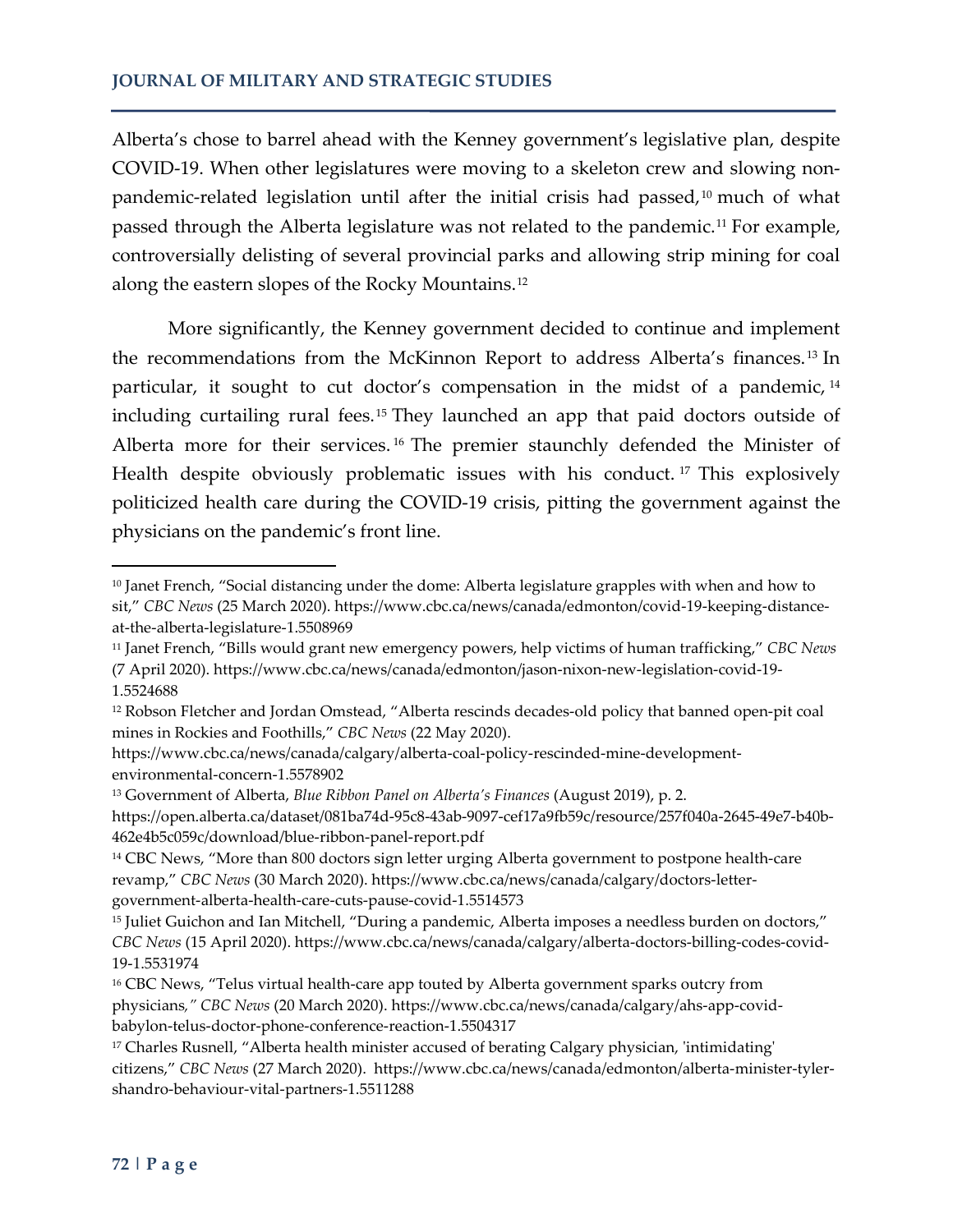Still, this ideological bending to the overwhelming needs of a pandemic worked and worked relatively well. Unfortunately, Kenney's response to the first wave — even though it was successful — was an outlier. Not only did he adopt a much more ideological approach to the second, third, fourth, and fifth waves, but he apologized for some of the ideological actions that made the first wave less severe.<sup>[18](#page-7-0)</sup> When the second wave started to arrive in Alberta in October 2020, the Kenney government initially refused to re-impose the previous COVID-19 restrictions. Instead, Kenney emphasized personal responsibility and personal choice. In a foreshadowing of his response to the fourth wave, Kenney was publicly absent for 10 days at the beginning of the second wave. When action was finally taken (well after other Canadian provinces), it was much less restrictive than other provinces and Alberta's first wave response. Even when Kenney announced the COVID restrictions, he went out of his way to explain that this went against his core values. "[B]ehind every one of these restrictions lie crushed dreams and terrible adversity. Life savings, years of work, hopes and dreams that are suddenly undone due to no fault of brave Albertans who have taken the risk to start businesses, to create jobs."[19](#page-7-1)

The response to the third wave in Spring 2021 was similar. The lighter restrictions imposed during the third wave were removed much quicker to allow for the "best summer ever" to start on 1 July. In late May, Premier Kenney unveiled his "Open for Summer" re-opening plan. Alberta would eliminate all of its COVID-19 restrictions when 70 percent of eligible Albertans received their first vaccine dose. The removal of restrictions also allowed, in a major symbolic move, for the Calgary Stampede to be held in July. At the time, Kenney promised that not only would Alberta be "Open for Summer" it would be "open for good.["20](#page-7-2) The Premier's then-Issues Manager Matt Wolf, in a response to critics that believed the dropping of restrictions was premature,

<span id="page-7-0"></span><sup>18</sup> Graham Thomson, "Kenney's COVID-19 apology a calculated political move," *CBC News* (26 November 2020). https://www.cbc.ca/news/canada/edmonton/alberta-covid-coronavirus-jason-kenney-1.5816786

<span id="page-7-2"></span><span id="page-7-1"></span><sup>&</sup>lt;sup>19</sup> Alberta, "COVID-19 in Alberta: Premier Jason Kenney announces new provincewide restrictions – 8 December 2020," *Youtube* (8 December 2020). https://www.youtube.com/watch?v=ePG3bivLLkk <sup>20</sup> Global News, "'This is open for good': Jason Kenney says province will continue to monitor localized outbreaks," *Global News* (18 June 2021). https://globalnews.ca/video/7963041/this-is-open-for-good-jasonkenney-says-province-will-continue-to-monitor-localized-outbreaks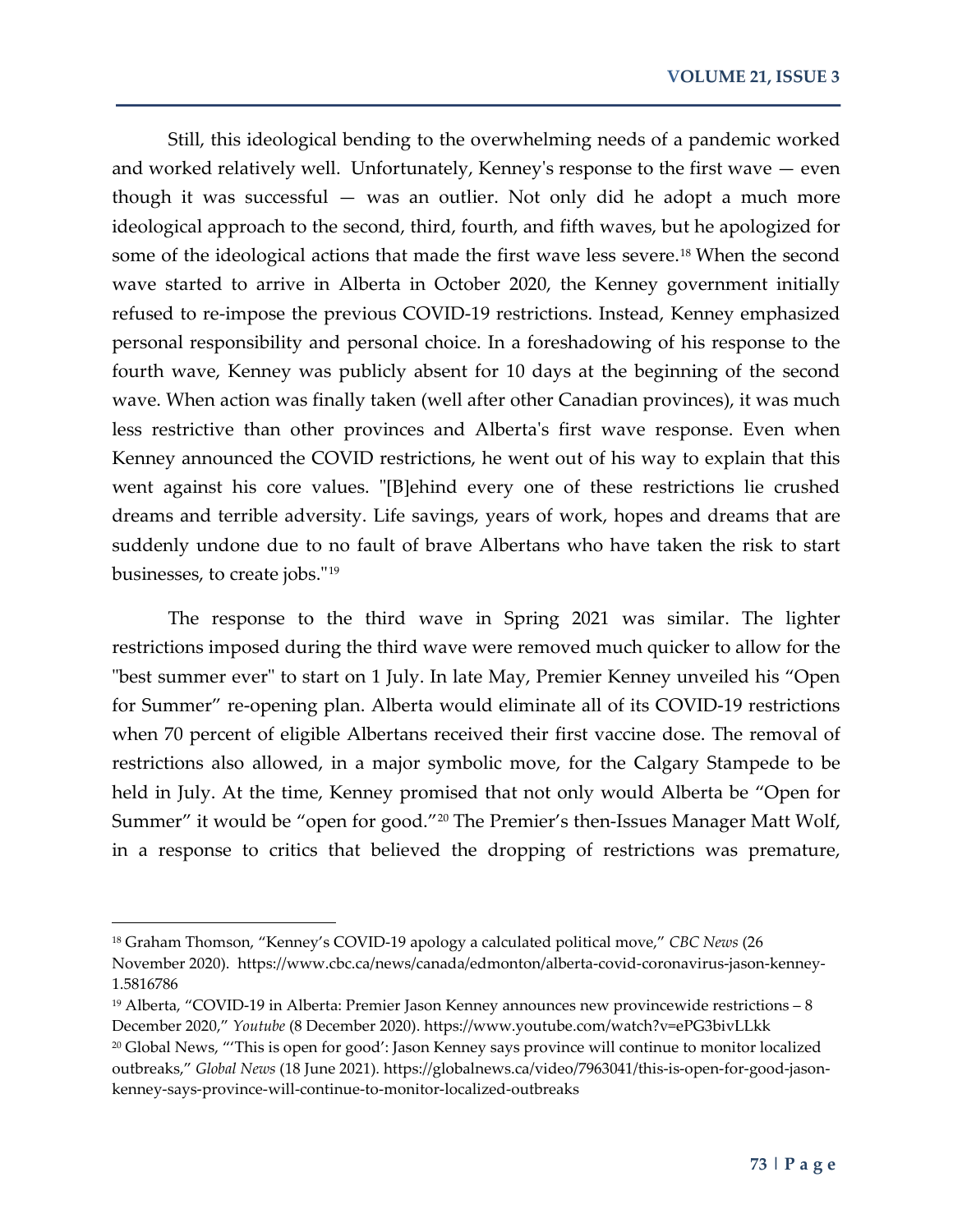#### **JOURNAL OF MILITARY AND STRATEGIC STUDIES**

tweeted out "[t]he pandemic is ending. Accept it."<sup>[21](#page-8-0)</sup> The promise of "Open for Summer" would be catastrophically wrong, as Alberta suffered more cases, hospitalizations, critical care, and deaths during the fourth wave than at any time during the pandemic.<sup>[22](#page-8-1)</sup> Even Kenney, with some rare self-reflection, has apologized for the "Open for Summer" announcement. "I and the government oversold the prospects of the need for no future restrictions and that we could be definitively open for good…clearly in terms of our tone and ambition at that time, and that I regret."<sup>[23](#page-8-2)</sup> By prematurely declaring the pandemic over, Kenney created an incentive for vaccine-hesitant Albertans to avoid the jab.

The vaccination plan itself also revealed the ideological approach of the Kenney government. Even as Kenney emphasized the critical importance of vaccines (those in hospitals and ICUs are overwhelmingly not vaccinated) and implemented a decentralized system to get shots into arms, he also maintained vaccines were an individual choice and would not be mandatory. Decades-old provincial legislation was even repealed that previously allowed the government to require vaccines, even though that power had never been used. The Kenney government, unlike most other provincial governments, refuted the concept of a vaccine passport or to mandate vaccinations in schools, large gatherings, and private businesses. When this pledge was reversed in September 2021, it was through a convoluted Restrictions Exemption Program (REP) whereby businesses would avoid harsh capacity restrictions if they required proof of vaccination.[24](#page-8-3) The REP was, for all intents and purposes, a vaccine mandate, but the Kenney government would not use the phase and instead claimed that showing proof of vaccination were decisions made by private businesses, and not a government mandate.

https://twitter.com/mattwolfab/status/1400182922427043840?lang=en

<span id="page-8-0"></span><sup>21</sup> @MattWolfAB, "The pandemic is ending. Accept it." (2 June 2021).

<span id="page-8-1"></span><sup>22</sup> Ian Austin, "Alberta's 'Best Summer Ever' Ends With an Overwhelmed Medical System," *New York Times* (24 September 2021). https://www.nytimes.com/2021/09/24/world/canada/canada-alberta-covidcases.html

<span id="page-8-2"></span><sup>23</sup> Tyler Dawson, "'Excruciating, overwhelming': Jason Kenney reflects on leading Alberta through COVID in 2021," *National Post* (10 December 2021). https://nationalpost.com/news/politics/jason-kenneyreflects-on-leading-alberta-through-covid-in-

<sup>2021?</sup>utm\_term=Autofeed&utm\_medium=Social&ut%E2%80%A6

<span id="page-8-3"></span><sup>24</sup> Alberta, "Restrictions Exemption Program," (2022). https://www.alberta.ca/covid-19-public-healthactions.aspx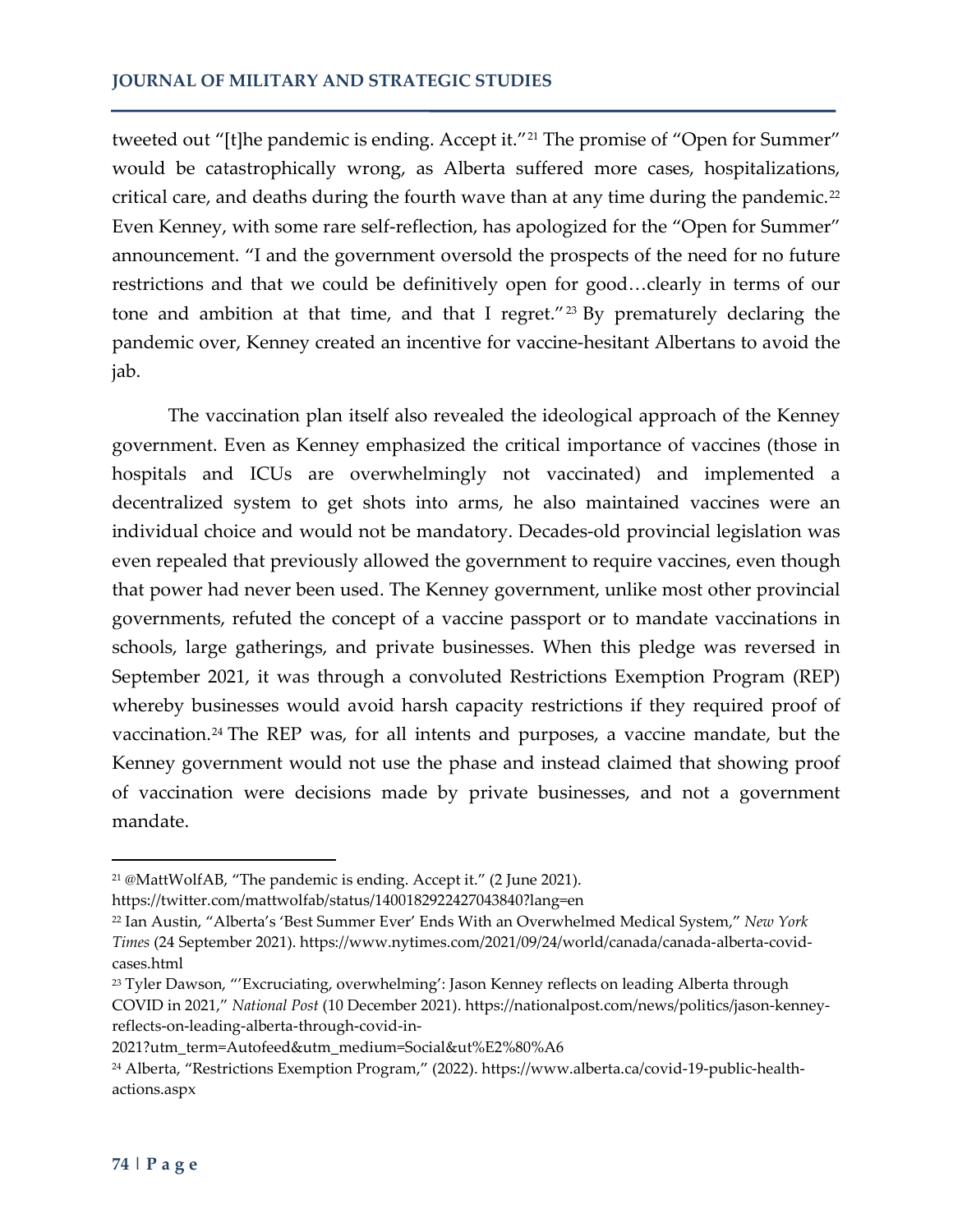The problem is that this ideological approach has not worked. Alberta was hit hard by the second, third, fourth, and fifth waves. In the fourth wave, which picked up steam in mid-August 2021, Alberta saw the province have the highest number of cases, hospitalizations and deaths in the country, not just in per capita terms but also in absolute terms. As with the second wave, Kenney was on vacation for three weeks and no one else in the government could publicly speak. When the response finally came on 3 September, a province-wide mask mandate was reintroduced (churches exempted) and a curfew for alcohol sales was established (rodeos exempted). But the major policy response was to plead with unvaccinated Albertans to get the jab including, remarkably, an inducement of \$100 to do so.<sup>[25](#page-9-0)</sup> A free market bribe rather than a vaccine passport (although that would be introduced two weeks later when the financial incentive was shown not to be working). Completely in keeping with Kenney's ideology. Individual choice, not government mandate, remained the primary policy tool.

As the Omicron variant spread across the globe, Alberta was hit by the fifth wave in December 2021. The Kenney government's response has been straight out of its personal responsibility ideological playbook. In mid-December, while other provinces were enacting tighter restrictions, the initial response to Omicron was to do the opposite and reduce slightly its COVID-19 restrictions. Kenney explained that the government could only impose rules that Albertans would follow. "How do we ensure that there's widespread public buy-in to the measures? In my own family, I'll be gathering with three family members… We're all fully vaccinated, come from three households — only four people — but we wouldn't be able to do that Christmas based on the current rules.["26](#page-9-1) However, within two weeks, in another example of delaying the implementation of restrictions, the Kenney government was forced to introduce capacity limits on restaurants, bars, and sporting events. There was also a plea by both Kenney and Chief Medical Officer of Health Dr. Deena Hinshaw for Albertans to take

<span id="page-9-0"></span><sup>25</sup> CBC News, "'I wish we didn't have to do this': Alberta to offer \$100 incentive to get vaccinated against COVID-19," *CBC News* (3 September 2021). https://www.cbc.ca/news/canada/edmonton/alberta-covidkenney-hinshaw-1.6163826

<span id="page-9-1"></span><sup>26</sup> Emily Mertz, "COVID-19: Alberta could see 'modest, common-sense relaxation of measures for Christmas,'" *Global News* (10 December 2021). https://globalnews.ca/news/8440993/alberta-healthcoronavirus-covid-christmas-rules/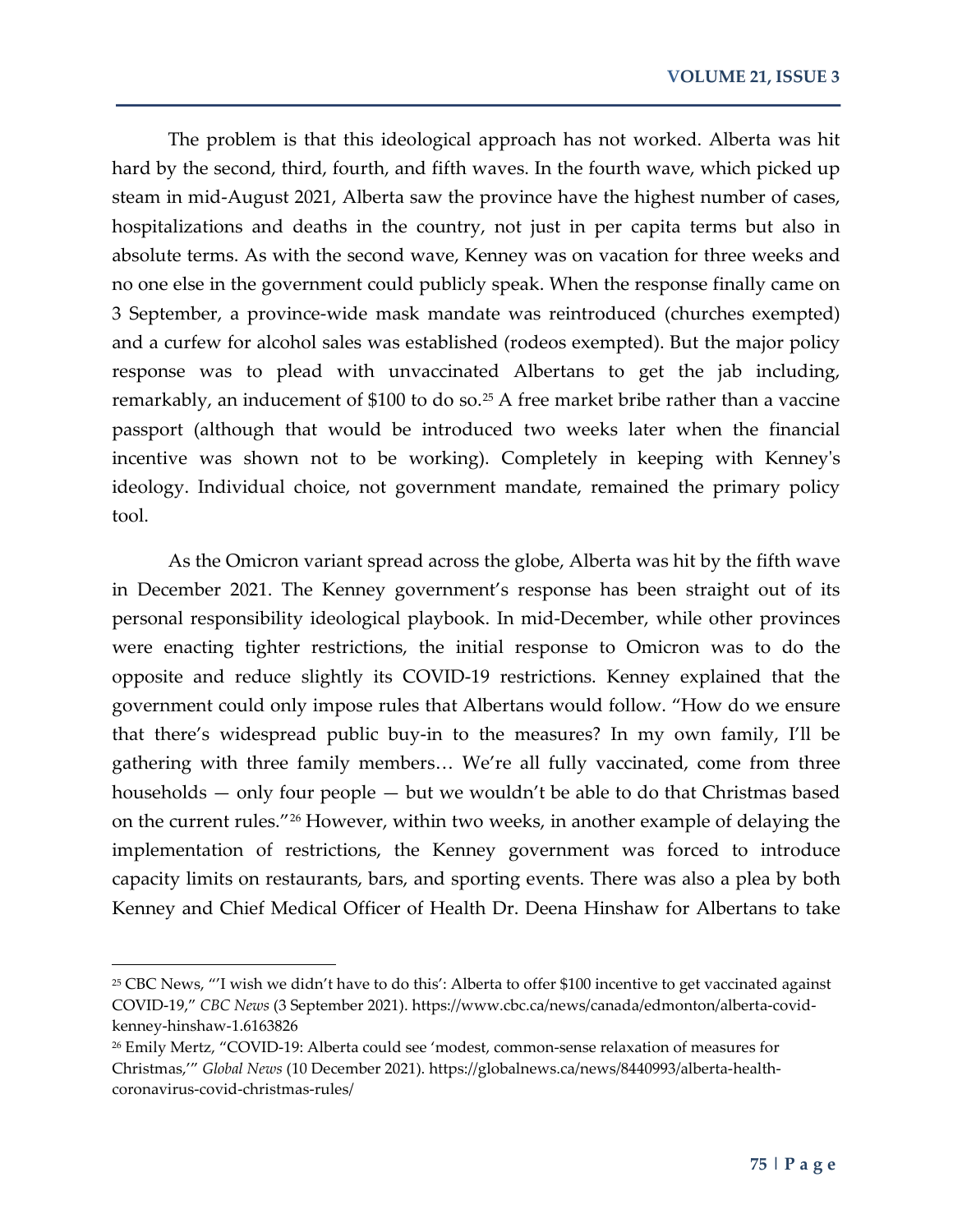personal responsibility by reducing their social gatherings over the holiday season.<sup>[27](#page-10-0)</sup> That evening, the UCP held a Christmas party for its supporters in Edmonton, explicitly ignoring the pleas from Kenney and Hinshaw from only a couple of hours before.

Another problem is that the pandemic, and the public outrage, reveals the ideological lens through which Jason Kenney views the province, and which he uses to create government policy, no longer reflects modern Alberta. In a time of crisis — war, depression, natural disaster, health pandemic — an ideology that emphasizes the individual, the market and small government does not work. The ideological approach to COVID-19 so far tries to appeal to the mythology of Alberta's frontier past — of settlers taming a harsh environment and harnessing its natural resources through hard work, ingenuity, and free from the shackles of government.<sup>[28](#page-10-1)</sup> This vision of Alberta has a long history in its grassroots political movements of the United Farmers of Alberta in the 1920s, Social Credit in the 1930s, the Reform Party in the 1980s, Wildrose Party in the late 2000s/early 2010s, and the UCP today. It may work well as a rhetorical flourish (few would argue against empowering the individual), but it is an ideology that presupposes everyone works toward some shared notion of the common good. And, this common good, I think we have learned in the pandemic, is not a mutually agreedupon path.

Herein we find one of the great ideological dilemmas in Alberta. These political ideological notions Kenney has of *who we are*, and *how we act*, are outmoded. Moreover, given the diversity of values held by individuals across the province, applying this flawed all-inclusive vision puts the government out of step with the people. Evidence for this comes from many sources including the 2018, 2020, and 2021 Road Ahead Surveys conducted by Janet Brown for CBC Calgary that found that Albertans consistently placed themselves in the centre of the political spectrum.<sup>[29](#page-10-2)</sup> The 2018 survey — pre-COVID-19 — showed a large majority of Albertans did not want cuts to social programs and believed the government should take steps to reduce the gap between

<span id="page-10-0"></span><sup>27</sup> CBC News, "Alberta opens COVID-19 booster shots to all Albertans 18 and over as Omicron wave builds," *CBC News* (21 December 2021). https://www.cbc.ca/news/canada/edmonton/covid-kenneyalberta-1.6293881

<span id="page-10-1"></span><sup>28</sup> Jared J. Wesley, *Code Politics: Campaigns and Culture on the Canadian Prairies* (UBC Press: Vancouver, 2012).

<span id="page-10-2"></span><sup>29</sup> Janet Brown Opinion Research, "Special Projects," (2022). http://planetjanet.ca/special-projects/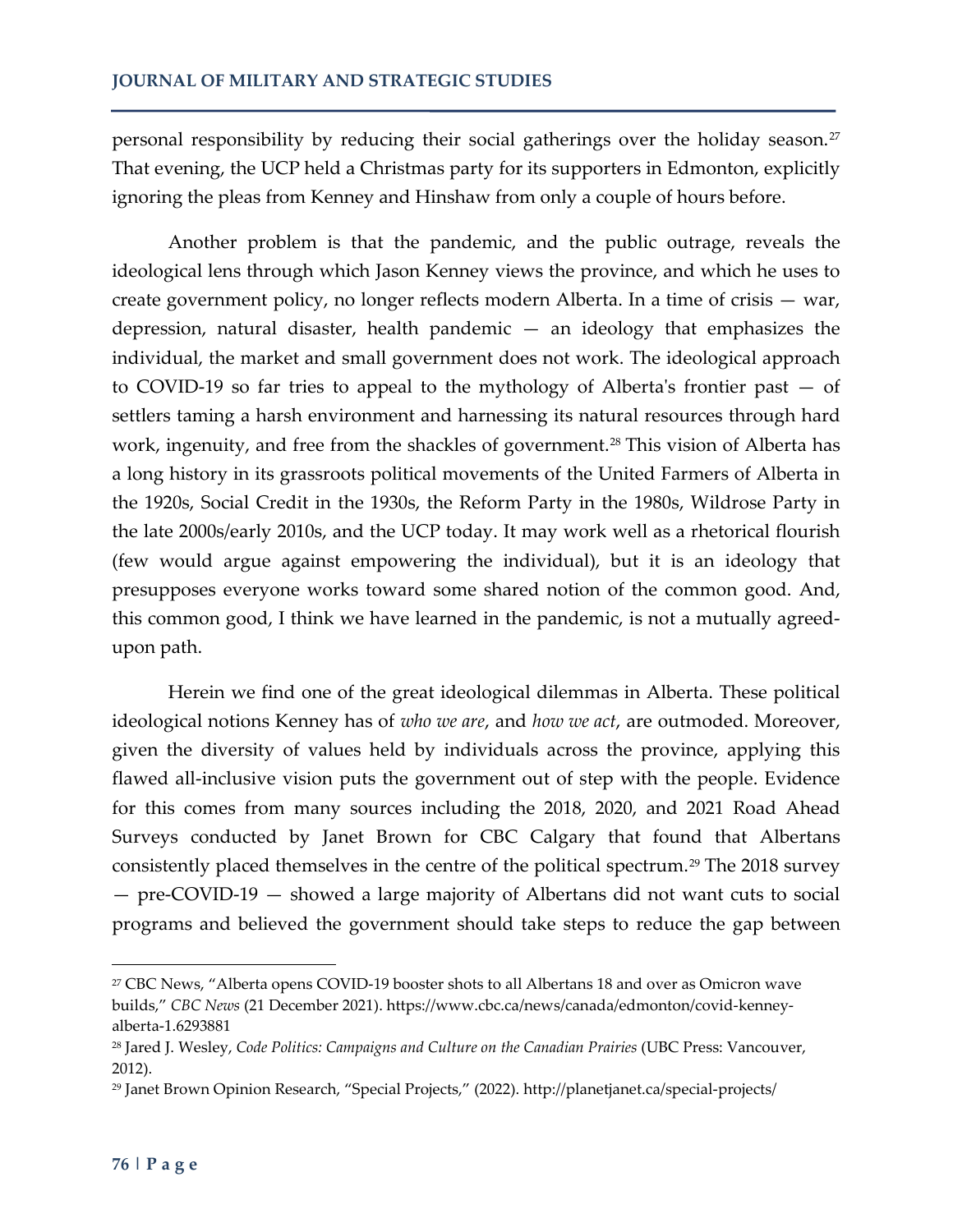rich and poor, and men and women. Half of Albertans believed that there was a role for the government in job creation, not just private business.<sup>[30](#page-11-0)</sup> In short, the survey data, I would argue, explains the current emotional eruptions over the government's handling of COVID. It reveals a major disconnect between Kenney's political ideology of government staying small and out of sight and the values of a majority of Albertans.

#### **UCP Party Unity**

l

The second explanation for Alberta's poor response to COVID-19 are the efforts by Premier Kenney to keep the UCP united. The UCP is a relatively new party; the result of a merger of the old Progressive Conservative and Wildrose parties in 2017. What united these two legacy parties was the animosity towards then-Premier Rachel Notley and her NDP government and a desire to return to power (PCs had governed Alberta from 1971-2015). However, once the conservatives returned to power with their 2019 election victory, ideological tensions existed within the UCP.<sup>[31](#page-11-1)</sup> These internal tensions have been greatly exacerbated by COVID-19. Kenney is being attacked from the far right of the UCP (MLAs and supporters) claiming that the COVID-19 restrictions have been too severe and lasting too long, and by more centrist UCP MLAs and supporters that there are gaps in COVID-19 restrictions and the enforcement of them. For example, the delay in reacting forcefully over 2020 Christmas holidays when some of his own cabinet ministers, MLAs, and chief of staff, flouted COVID-19 travel rules during peak holiday travel periods when most Albertans responsibly stayed home.

This balancing act came to a breaking point when shortly after midnight on 13 May 2021, UCP caucus chair Todd Loewen released a scathing letter of resignation to the rest of the caucus and posted it on facebook. Loewen's letter laid out a series of complaints about some of Premier Kenney's policies and especially his leadership style. It argued that the UCP formed around "shared principles, integrity, and common-sense

<span id="page-11-0"></span><sup>30</sup> Drew Anderson, "Albertans aren't as conservative as you might think, poll suggests," *CBC News* (30 April 2018). https://www.cbc.ca/news/canada/calgary/albertans-not-conservative-road-ahead-survey-1.4639232

<span id="page-11-1"></span><sup>31</sup> David K. Stewart and Anthony M. Sayers, "Divisions among Alberta's 'conservatives,'" in Duane Bratt, Richard Sutherland, and David Taras, eds., *Blue Storm: The politics of the Jason Kenney government* (University of Calgary Press: Calgary, forthcoming).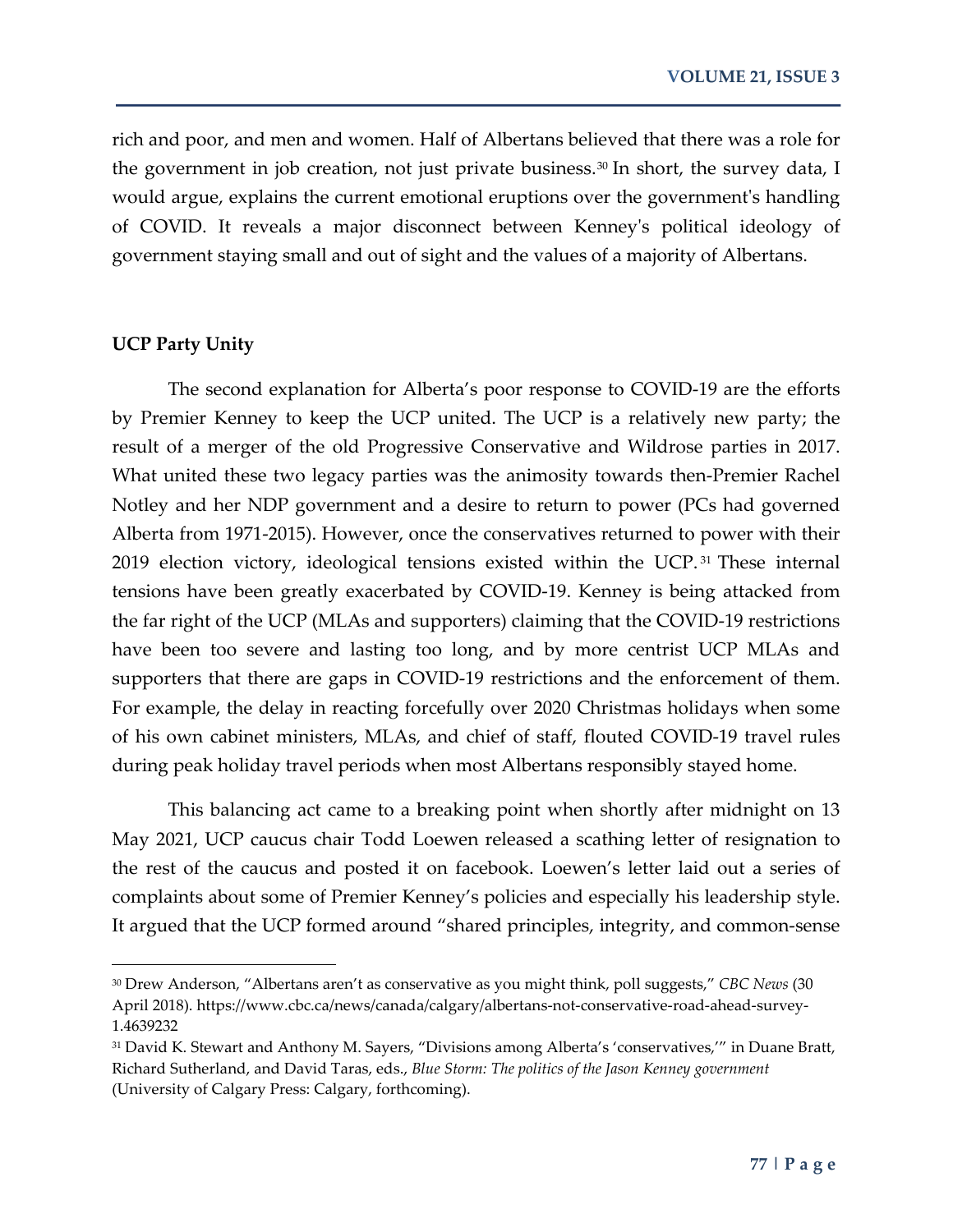approaches to governing," not "blind loyalty to one man." It concluded by requesting that Kenney resign as premier.<sup>[32](#page-12-0)</sup> A regular UCP caucus meeting scheduled for Thursday morning had been cancelled the day before. However, an emergency caucus meeting was quickly rescheduled for later in the day at which both Loewen and Drew Barnes (another Kenney critic within the UCP caucus) were expelled from the party. The length of the meeting (seven hours!), the fact that a confidential meeting was live tweeted by the Western Standard (a right-wing online media organization founded by Derek Fildebrandt, an ex-Wildrose MLA who was prevented from joining the UCP)<sup>[33](#page-12-1)</sup>, the absence of a secret ballot, and a failure to release the results, are strong evidence that the decision to expel Loewen and Barnes was quite contentious.<sup>[34](#page-12-2)</sup> There are an unknown number of UCP MLAs who also lack confidence in Kenney. Even though Kenney put down this caucus revolt (at least temporarily), he was badly wounded by the process. Not only did he need to exert political capital putting down a revolt, but had to spend a day addressing internal UCP politics in the midst of a health pandemic where Alberta was the worst hit province in the country. It was an incredible comedown from April 2019, when Kenney, as he frequently boasts, won the "largest democratic mandate in Alberta's history."

For much of the pandemic, internal opposition came from the UCP's rural rightwing, but as the fourth wave flourished, it was the urban/suburban centrist wing of the UCP that started to rebel against Kenney's COVID-19 leadership. Leela Aheer was removed as Minister of Culture, Multiculturalism, and Status of Women in July 2021 after she had publicly criticized Kenney and other senior cabinet ministers and staffers for flouting COVID-19 health restrictions with a boozy rooftop patio dinner on 2 June . Two months later, at the peak of the fourth wave, Aheer wrote that Kenney had botched the response to COVID-19 and "must show some humility and admit he was

<span id="page-12-0"></span><sup>&</sup>lt;sup>32</sup> Dean Bennett, "Internal dissent boils over into open call for Alberta Premier Jason Kenney to resign," *CBC News* (13 May 2021). [https://www.cbc.ca/news/canada/edmonton/alta-kenney-caucus-todd-loewen-](https://www.cbc.ca/news/canada/edmonton/alta-kenney-caucus-todd-loewen-1.6024857)[1.6024857](https://www.cbc.ca/news/canada/edmonton/alta-kenney-caucus-todd-loewen-1.6024857) 

<span id="page-12-1"></span><sup>33</sup> James Wood, "'A very fiery and short political career': Derek Fildebrandt barred from rejoining UCP," *Calgary Herald* (2 February 2018). https://calgaryherald.com/news/politics/a-very-fiery-and-shortpolitical-career-derek-fildebrandt-wont-be-allowed-back-into-ucp

<span id="page-12-2"></span><sup>34</sup> Michelle Bellefontaine, "Alberta MLAs Todd Loewen, Drew Barnes booted from UCP caucus," *CBC News* (13 May 2021). [https://www.cbc.ca/news/canada/edmonton/barnes-loewen-removed-ucp-caucus-](https://www.cbc.ca/news/canada/edmonton/barnes-loewen-removed-ucp-caucus-1.6025897)[1.6025897](https://www.cbc.ca/news/canada/edmonton/barnes-loewen-removed-ucp-caucus-1.6025897)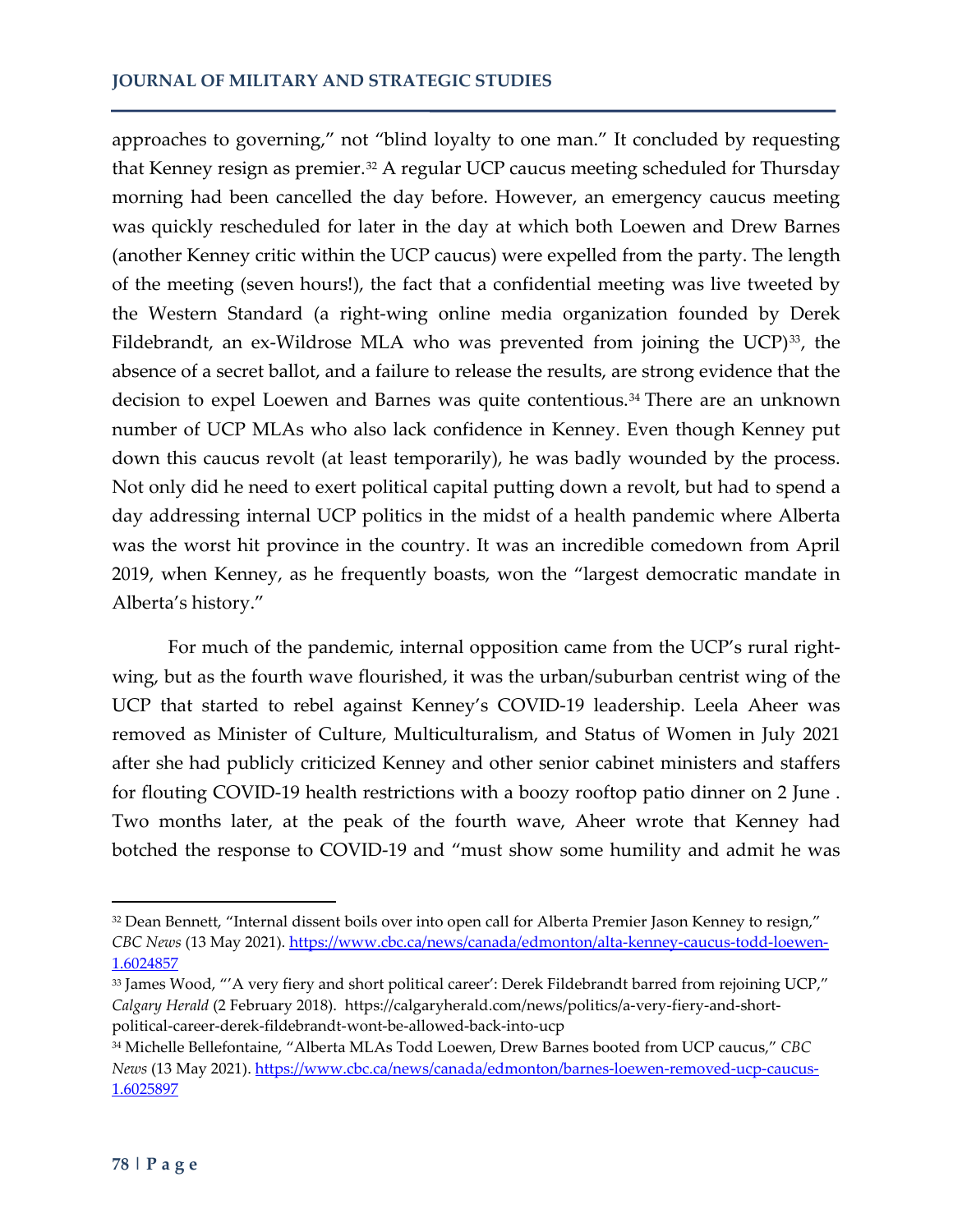wrong and tell us how he will make it right."<sup>[35](#page-13-0)</sup> Richard Gotfried, a Calgary UCP MLA, similarly claimed that Kenney's COVID-19 response was negligent. "I am frustrated, embarrassed and angry that such defensible measures weren't taken 30 days ago, but I will have to live with the solace that my outspoken internal advocacy finally bore fruit, albeit a day late and a few hundred ICU beds short."[36](#page-13-1)

This led to a late September showdown in the UCP caucus, as critics of Kenney, from both the right and the centre, demanded a resignation or at least a leadership review. However, while the critics of Kenney were unified in their desire to replace him, they were at odds with how and why. Some of them, such as Angela Pitt and Peter Guthrie (both Airdrie MLAs) were upset about the COVID-19 restrictions, while others, such as Aheer and Gotfried, believed that the restrictions were delayed and too weak. This allowed Kenney to divide his opposition and delay a leadership review to April 2022. There was a group of 22 UCP constituency associations who signed a petition to expedite the leadership review, but a UCP Executive Board that is controlled by Kenney ignored it.<sup>[37](#page-13-2)</sup> The UCP held its AGM in late November 2021, but it was carefully stage managed by Kenney, who has been organizing in the backrooms to protect his leadership.[38](#page-13-3) However, an old rival Brian Jean, the former Wildrose leader who Kenney defeated in the UCP leadership race in 2017, has won the UCP nomination for a byelection in Fort McMurray-Lac La Biche (Jean represented the riding as a federal MP

<span id="page-13-0"></span><sup>35</sup> Dean Bennett, "UCP backbencher Leela Aheer urges Kenney to admit he botched COVID-19 response, take action," *Global News* (15 September 2021). https://globalnews.ca/news/8193096/leela-aheer-jasonkenney-alberta-covid-19/

<span id="page-13-1"></span><sup>36</sup> Michelle Bellefontaine, "Calgary UCP MLA says Alberta's COVID-19 inaction will 'cost us lives,'" *CBC News* (16 September 2021). https://www.cbc.ca/news/canada/edmonton/calgary-ucp-mla-says-alberta-scovid-19-inaction-will-cost-us-lives-1.6178529

<span id="page-13-2"></span><sup>37</sup> Ashley Joannou, "UCP executive rejects call for earlier leadership review of Jason Kenney," *Edmonton Journal* (9 December 2021). https://edmontonjournal.com/news/politics/ucp-executive-rejects-call-for-anearly-leadership-review

<span id="page-13-3"></span><sup>38</sup> Don Braid, "Braid: Kenney's forces start the counterattack on party rebels," *Calgary Herald* (10 November 2021) and Don Braid, "Braid: Kenney has control of convention as pressure builds for early leadership review," *Calgary Herald* (12 November 2021).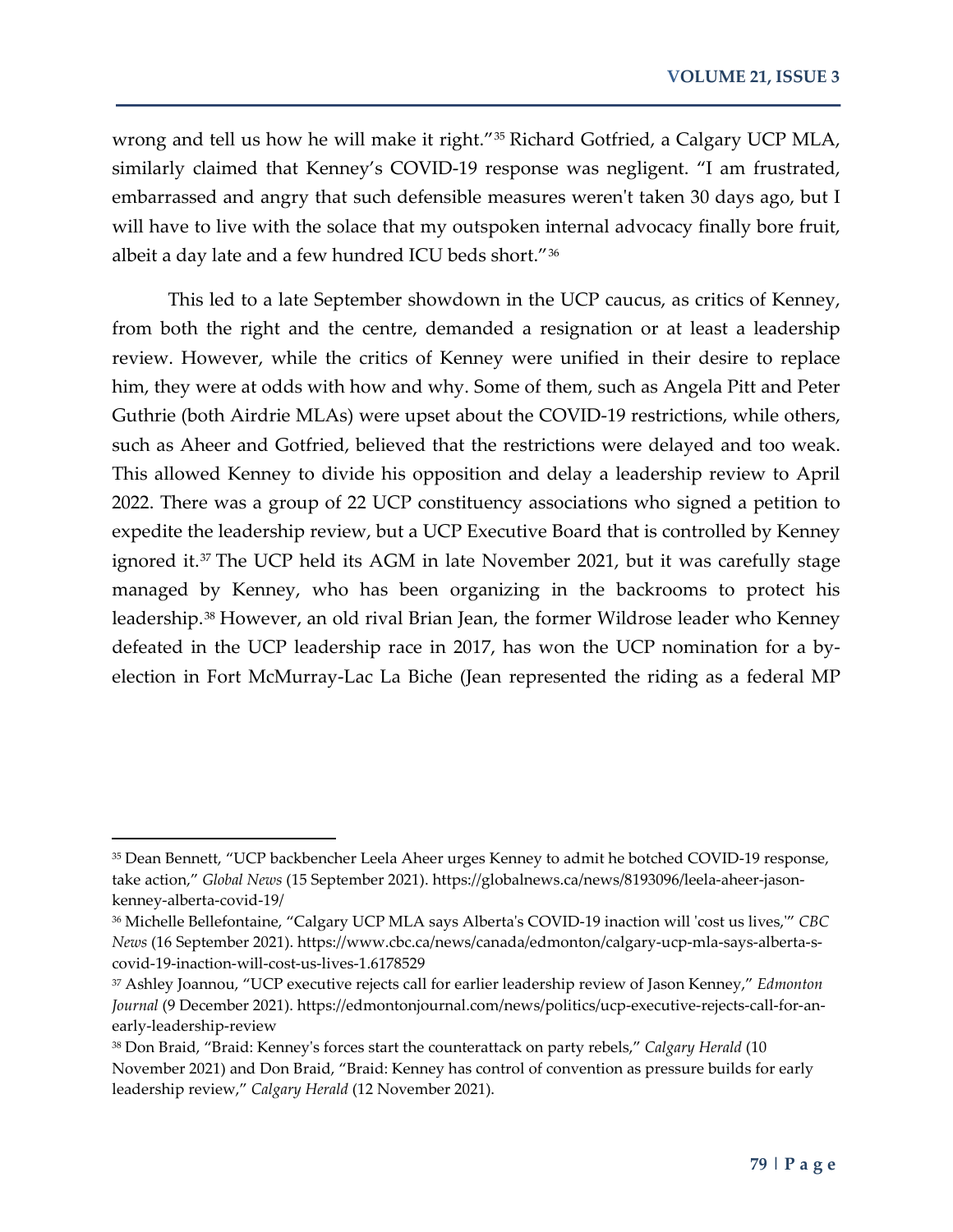and provincial MLA). More remarkably, Jean, who represents the rural right wing part of the UCP, is explicitly campaigning on the resignation of Kenney.<sup>[39](#page-14-0)</sup>

So, what has gone wrong? Why did Jason Kenney, the architect of the formation of the UCP, need to confront periodic caucus revolts from the party that he built? There are three interrelated causes: 1) COVID-19 restrictions; 2) dropping poll numbers; and 3) the structural fault lines within Alberta's conservative movement. On COVID-19 restrictions, Kenney often portrays himself as a man stuck between those who want tighter restrictions implemented more quickly and those who strongly resist restrictions. However, this depiction is incorrect. A majority of Albertans sought tougher restrictions, but the small minority who resisted them were part of the UCP base. [40](#page-14-1) Although Loewen's resignation letter did not reference COVID-19, he was among the 15 rural backbench UCP MLAs who signed a public letter in early April 2021 that said, "after 13 painstaking months of COVID-19 public health restrictions, we do not support the additional restrictions imposed on Albertans."[41](#page-14-2) Notably, this letter came after a mild delay in reopening society and businesses, not after the imposition of much tougher restrictions and beefed up enforcement in early May 2021.

COVID-19 has revealed some of the fissures within the UCP, especially a ruralurban divide. As pollster Janet Brown has documented for the CBC, Kenney's poll numbers have been on a downward slide for two years.<sup>[42](#page-14-3)</sup> As charts two and three show, if an election were held today, Rachel Notley's NDP would form a majority government. You do not see caucus revolts against a popular premier. Instead, they occur when an unpopular premier might cause you to lose your seat. This was the fate of previous Alberta PC Premiers Ed Stelmach and Alison Redford, who were pushed out by caucus because of low public opinion polling numbers.

<span id="page-14-0"></span><sup>39</sup> Thandiwe Konguavi, "Brian Jean claims victory in race to represent UCP in Fort McMurray-Lac La Biche byelection," *CBC News* (12 December 2021). https://www.cbc.ca/news/canada/edmonton/brian-jeanwins-race-ucp-fort-mcmurray-lac-la-biche-1.6283429

<span id="page-14-1"></span><sup>40</sup> Pamela Downe and Jared Wesley, "The Politics of COVID-19 in Alberta and Saskatchewan," *Common Ground Research Brief* (6 April 2021). https://drive.google.com/file/d/1WScxwDO9Pwm97waG-b4KPoGl3- R1egHC/view

<span id="page-14-2"></span><sup>41</sup> Lisa Johnson, "Quarter of UCP MLAs speak out against Alberta's latest COVID-19 restrictions," *Edmonton Journal* (7 April 2021). https://edmontonjournal.com/news/politics/fifteen-ucp-mlas-saykenneys-latest-covid-19-restrictions-move-alberta-backwards

<span id="page-14-3"></span><sup>42</sup> Janet Brown Opinion Research, "Special Projects," (2022). http://planetjanet.ca/special-projects/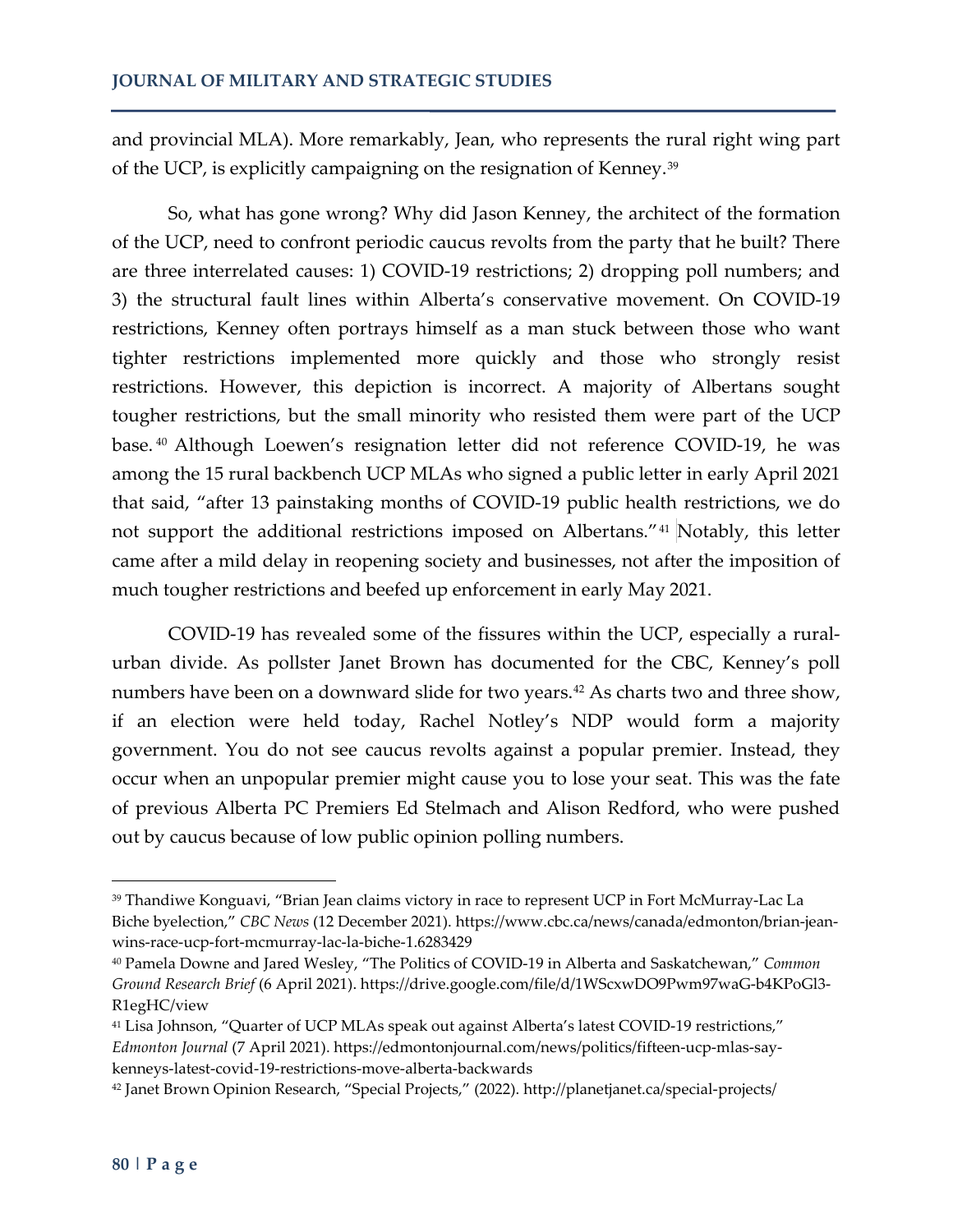## **CHART TWO: Provincial Voting Intention**



#### **CHART THREE: Impressions of Provincial Leaders**

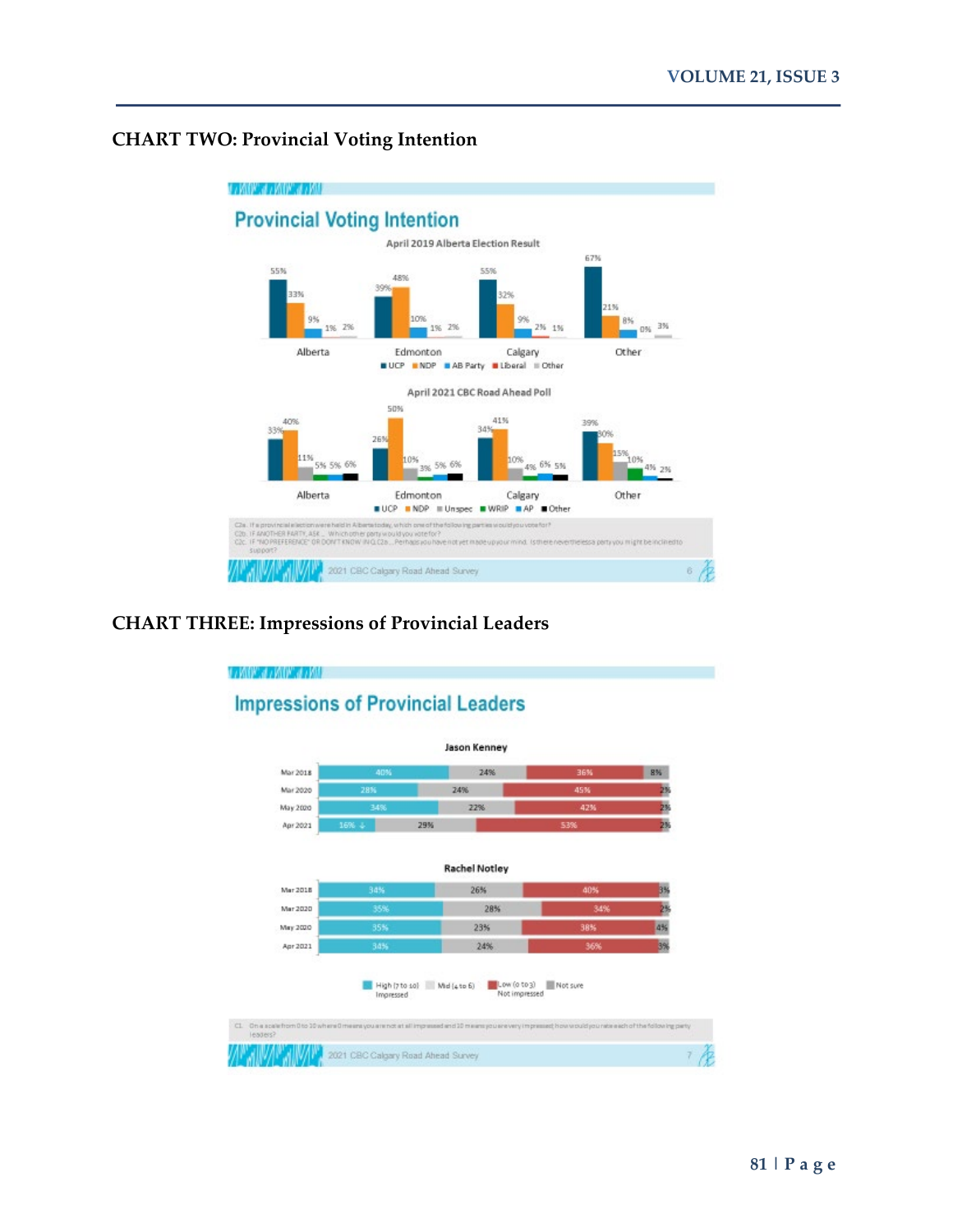The fear of a UCP electoral defeat is driven by several electoral mathematical realities. First, is the breakdown of the province's 87 seats. The rule of thumb is that the Alberta electorate is a three-prong stool and a party needs to win two out of the three: Calgary (26 seats), Edmonton (20 seats), and the rest of Alberta (41 seats). However, the rest of Alberta is not a monolith, it includes the small cities (Lethbridge, Red Deer, Fort McMurry, Medicine Hat, and Grand Prairie), suburban constituencies that ring Edmonton and Calgary (Sherwood Park, St. Albert, Airdrie, Cochrane, etc), and rural Alberta. In 2019, the UCP won Calgary and the rest of Alberta, in 2015 the NDP won Edmonton and Calgary, and in 2012 the Progressive Conservatives won Edmonton and Calgary. Polling shows that the UCP will continue to lose the vast majority of Edmonton seats, but will retain much of the rest of Alberta, therefore the battleground will be Calgary. Whichever party wins a majority of Calgary seats in 2023 will form government. However, due primarily to the UCP's handling of COVID-19, polling throughout 2021 shows that the NDP will win a majority of Calgary seats (see Chart Three).

### **CHART FOUR: Vote Choice in April 2021**

## **Vote Choice in April 2021**

If a provincial election were held in Alberta today, which one of the following parties would you vote for? / Which other party would you vote for? / Perhaps you have not yet made up your mind. Is there nevertheless a party you might be inclined to support?

| <b>UCP</b> | <b>NDP</b> | Unspecified | WRIP AP |     | <b>Other</b> |     |     |     |       |    |
|------------|------------|-------------|---------|-----|--------------|-----|-----|-----|-------|----|
| Alberta    | 33%        |             |         | 40% |              |     | 11% | 5%  | 5% 6% |    |
| Edmonton   | 26%        |             | 50%     |     |              |     | 10% |     | 5%    | 6% |
| Calgary    | 34%        |             |         | 41% |              |     | 10% |     | 6%    | 5% |
| Other      | 39%        |             |         |     | 30%          | 15% |     | 10% |       |    |

Note: Percentages may not total 100 due to rounding.

Chart: Janet Brown · Source: Trend Research / Janet Brown Opinion Research · Created with Datawrapper

The second electoral reality is the fear of a split among right-wing parties. In the 2015 election, the NDP received 40.6 percent of the popular vote, but the combined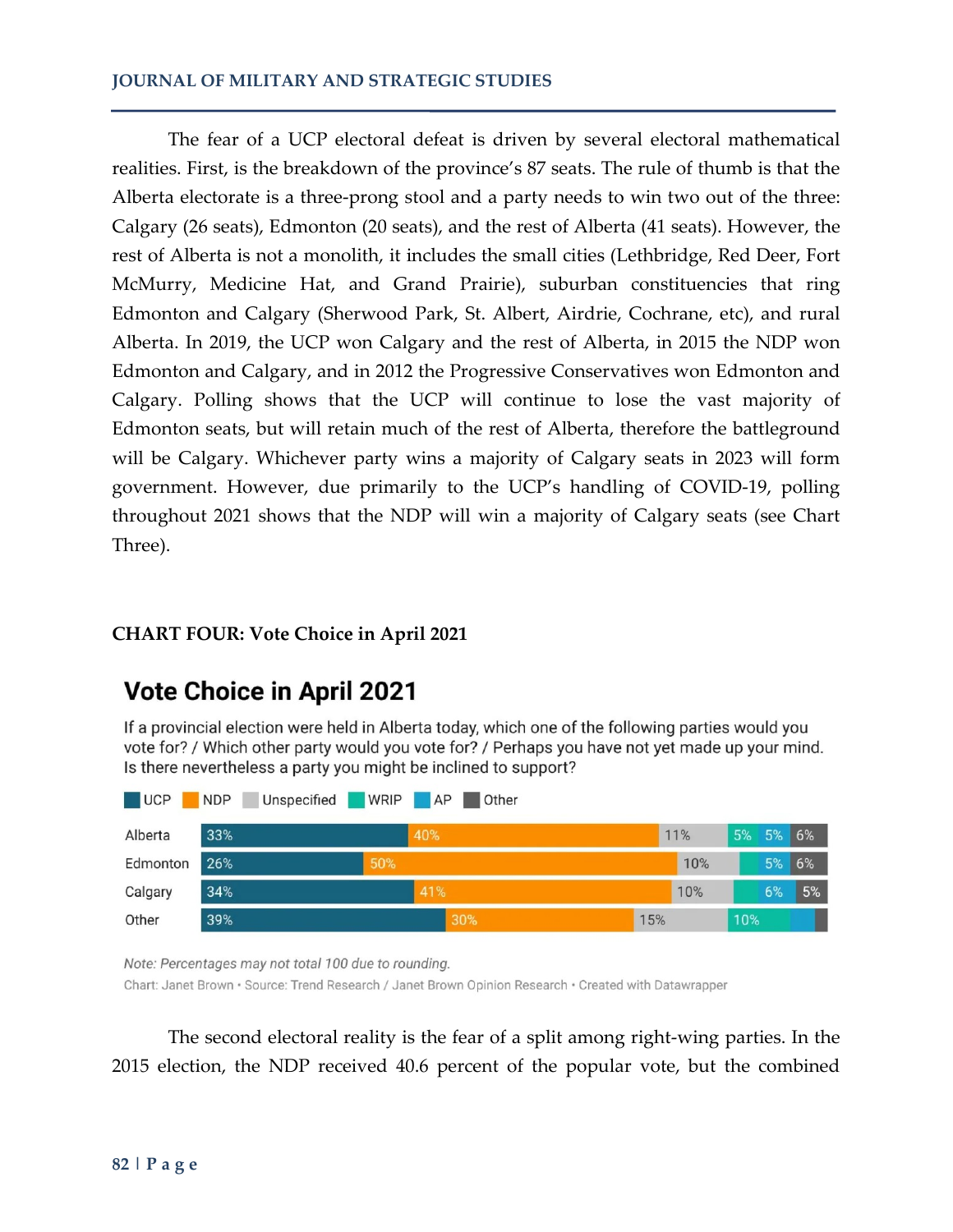Progressive Conservative (27.8 percent) and Wildrose (24.2 percent) was 52 percent. This allowed the NDP to capitalize on a vote split among conservative voters in parts of the province. For example, in 12/15 seats that the NDP won in Calgary, they received less than 40 percent of the popular vote. In the aftermath of the 2015 election, it was this belief that a conservative vote split was responsible for the NDP's victory that created the momentum within both the PCs and Wildrose for the merger into the UCP.

It is also apparent that Alberta's conservatives may be ungovernable. As I have written in the past with my colleague Bruce Foster, there is a history of Alberta conservative parties (both federally and provincially) splintering and merging.[43](#page-17-0) The UCP currently contains numerous fault lines: previous party affiliation (PC versus Wildrose), ideology (centre-right versus far-right), forms of conservatism (economic conservatives versus social conservatives), geographic (rural versus urban), government (cabinet versus backbench), and structure (premier's political staff versus elected MLAs). These cleavages often overlap, which exacerbates the tensions within the party. Kenney, so far, has been able to successfully put down these caucus revolts. It is also possible that removing Loewen and Barnes, demoting Aheer, as well as sending a strong message to other MLAs that dissent to his leadership will no longer be tolerated, will stop the internal discontent. However, until the COVID-19 pandemic has been brought under control, he improves his polling, and mitigates the internal fissures within the UCP, Kenney will remain susceptible to further caucus revolts or defeat at the April 2022 leadership review.

#### **Conclusion**

l

When compared to the rest of the world, Canada and Alberta have managed the health care aspects of COVID-19 relatively well. Despite a slow start on vaccinations, an examination of international data puts Canada in a good light (see Table One). As of 7

<span id="page-17-0"></span><sup>43</sup> Duane Bratt and Bruce Foster, "The fragility of a 'big tent' conservative party," *CBC News* (25 July 2019). [https://www.cbc.ca/news/canada/calgary/conservative-party-splitting-merging-western-canada-](https://www.cbc.ca/news/canada/calgary/conservative-party-splitting-merging-western-canada-1.5220417)[1.5220417](https://www.cbc.ca/news/canada/calgary/conservative-party-splitting-merging-western-canada-1.5220417) and Duane Bratt and Bruce Foster, "UCP caucus revolt latest in a long history of splintering conservative parties in Alberta," *CBC News* (13 April 2021).

https://www.cbc.ca/news/canada/calgary/road-ahead-alberta-conservative-parties-splinter-history-1.5984055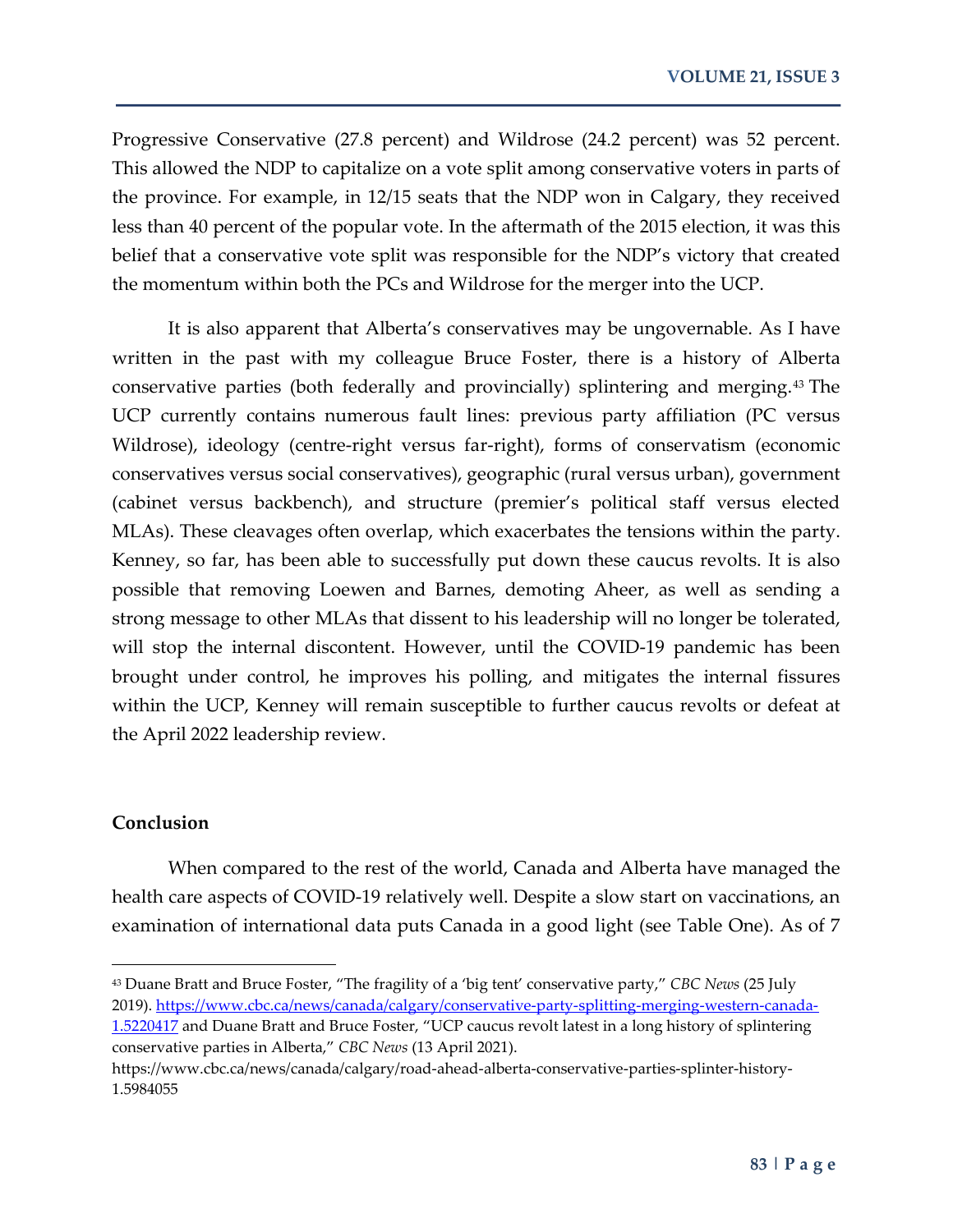January 2022, Canada has 807.27 deaths per million. This is substantially lower than many largely populated industrialized countries in North America and Western Europe. For example, it is about a third of the United States and United Kingdom and about half of France, Sweden, and Germany. However, Canada is substantially higher than some of the real international success stories in Asia and Oceania such as New Zealand, Australia, South Korea, and Japan. Turning to vaccination status, as of 7 January 2022, Canada has administered 185.69 doses per 100 people. This is substantially higher than the average for the world and the United States. It is also higher than the average for the European Union and High Income states.

| <b>COUNTRY</b>       | <b>DEATHS</b> (per million) | <b>VACCINATIONS</b><br>(per |
|----------------------|-----------------------------|-----------------------------|
|                      |                             | 100 people)                 |
| Canada               | 807.27                      | 185.69                      |
| World                | 697.85                      | 119.38                      |
| European Union       | 2,050                       | 169.69                      |
| High Income          | 1,620                       | 170.79                      |
| <b>United States</b> | 2,510                       | 155.6                       |
| United Kingdom       | 2, 200                      | 197.29                      |
| France               | 1,860                       | 187.97                      |
| Sweden               | 1,510                       | 176.05                      |
| Germany              | 1,360                       | 181.76                      |
| New Zealand          | 9.96                        | 162.03                      |
| Australia            | 90.62                       | 169.94                      |
| South Korea          | 116.67                      | 206.03                      |
| Japan                | 145.94                      | 159.67                      |

**TABLE ONE: Comparing Selected Countries**

**Source:** Our World in Data, *Coronavirus (COVID-19) Deaths* (2022). Accessed on 8 January 2022 at https://ourworldindata.org/covid-deaths

However, when we compare Alberta to the rest of Canada, the situation is not nearly as good. Alberta, despite a good performance in the first wave, has been harder hit in terms of cases, hospitalizations, those in intensive care, and deaths than other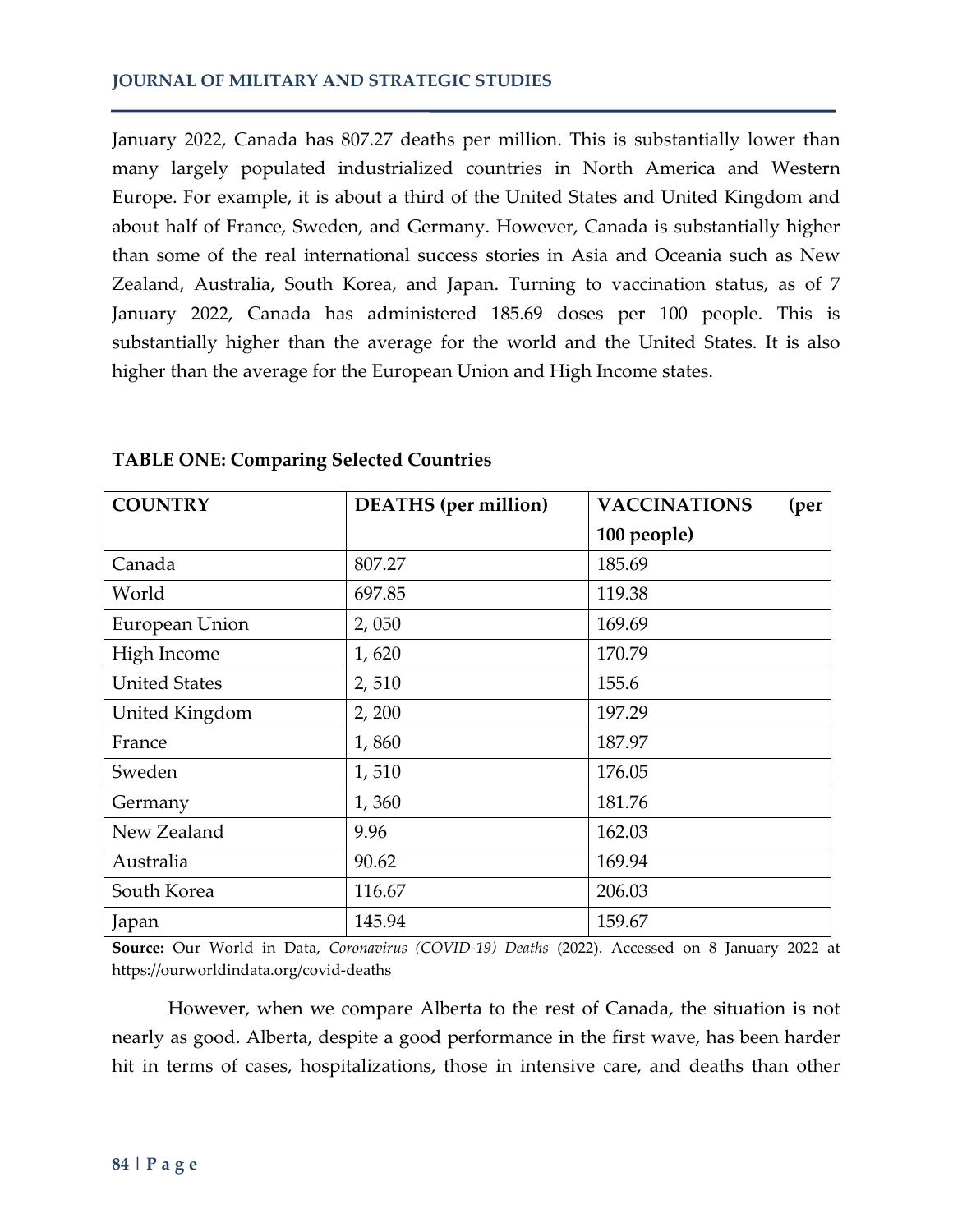provinces (especially the disastrous fourth wave). This paper argues that this performance can be traced to two inter-related factors: 1) the ideology of Premier Jason Kenney (and many of his UCP MLAs, cabinet ministers, and political staffers) and 2) the desire of Kenney to keep the UCP united and himself as leader. Ultimately then, it is politics that best explains why Alberta, despite its wealth and education levels, has done worse responding to the health aspects of COVID-19.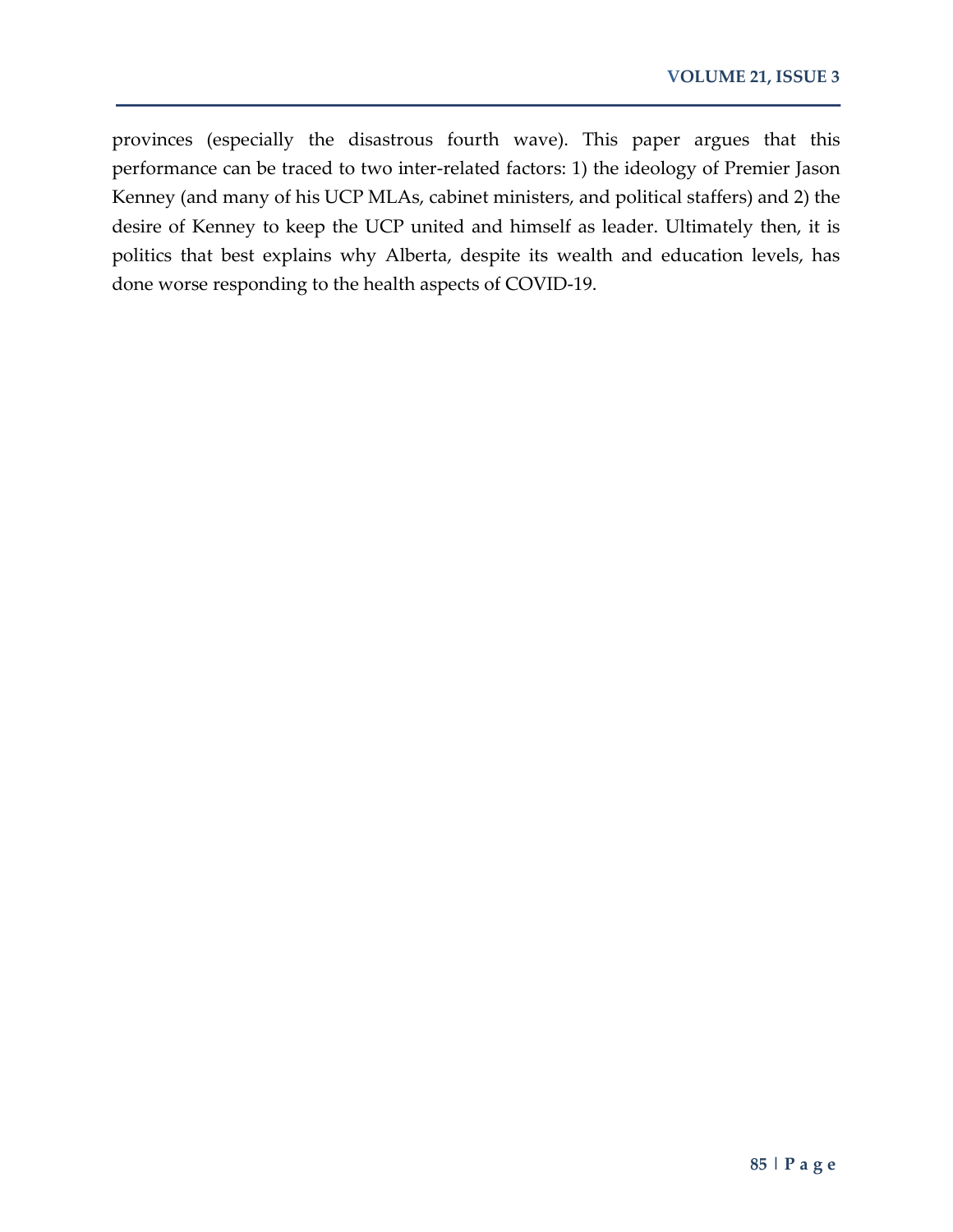## **APPENDIX ONE**

## **Timeline of Key COVID-19 Events in Alberta**

| Date            | Event                                                                |
|-----------------|----------------------------------------------------------------------|
| 22 July 2017    | Merger of Progressive Conservative and Wildrose Parties into the     |
|                 | <b>United Conservative Party</b>                                     |
| 28 October 2017 | Jason Kenney becomes the first leader of the UCP defeating,          |
|                 | among others, Brian Jean                                             |
| 16 April 2019   | UCP wins Alberta election and Jason Kenney becomes Premier           |
| 3 September     | McKinnon Report on Alberta's finances is released                    |
| 2019            |                                                                      |
| March 2020      | First wave starts to build                                           |
| 5 March 2020    | First confirmed case of COVID-19 in Alberta                          |
| 11 March 2020   | World Health Organization officially declared COVID-19 as a          |
|                 | pandemic                                                             |
| 12 March 2020   | NHL and NBA suspend their seasons due to COVID-19                    |
|                 | outbreaks.                                                           |
| 12 March 2020   | Chief Medical Officer of Health Dr. Deena Hinshaw introduced         |
|                 | the first COVID-19 restrictions: restricted all gatherings to a      |
|                 | maximum of 250 people, recommended against international             |
|                 | recommended<br>that<br>and<br>anyone<br>returning<br>from<br>travel, |
|                 | international travel self-isolate for 14 days on return.             |
| 15 March 2020   | Alberta's K-12 and post-secondary schools go to online classes for   |
|                 | the rest of the semester.                                            |
| 16 March 2020   | Canada closes its international borders.                             |
| 17 March 2020   | Kenney declared a provincial state of emergency.                     |
| 18 March 2020   | Kenney announced a series of provincial financial measures,          |
|                 | including deferral of utility payments, ceasing of collection of     |
|                 | corporate income taxes, a six-month moratorium on student            |
|                 | loans, and an emergency isolation support package                    |
| 22 March 2020   | Health Minister Tyler Shandro publicly berates a neighbor (a         |
|                 | doctor) at his house over allegations of conflict of interest. There |
|                 | are calls for Shandro's resignation, but Kenney defends his          |
|                 | behavior.                                                            |
| 28 March 2020   | Restrictions are tightened: limited social gatherings to 15 people,  |
|                 | suspended vehicle access to provincial parks and ordered the         |
|                 | closure of all personal care services, dine-in restaurants, and non- |
|                 | essential retail stores. Economic protection for renters was also    |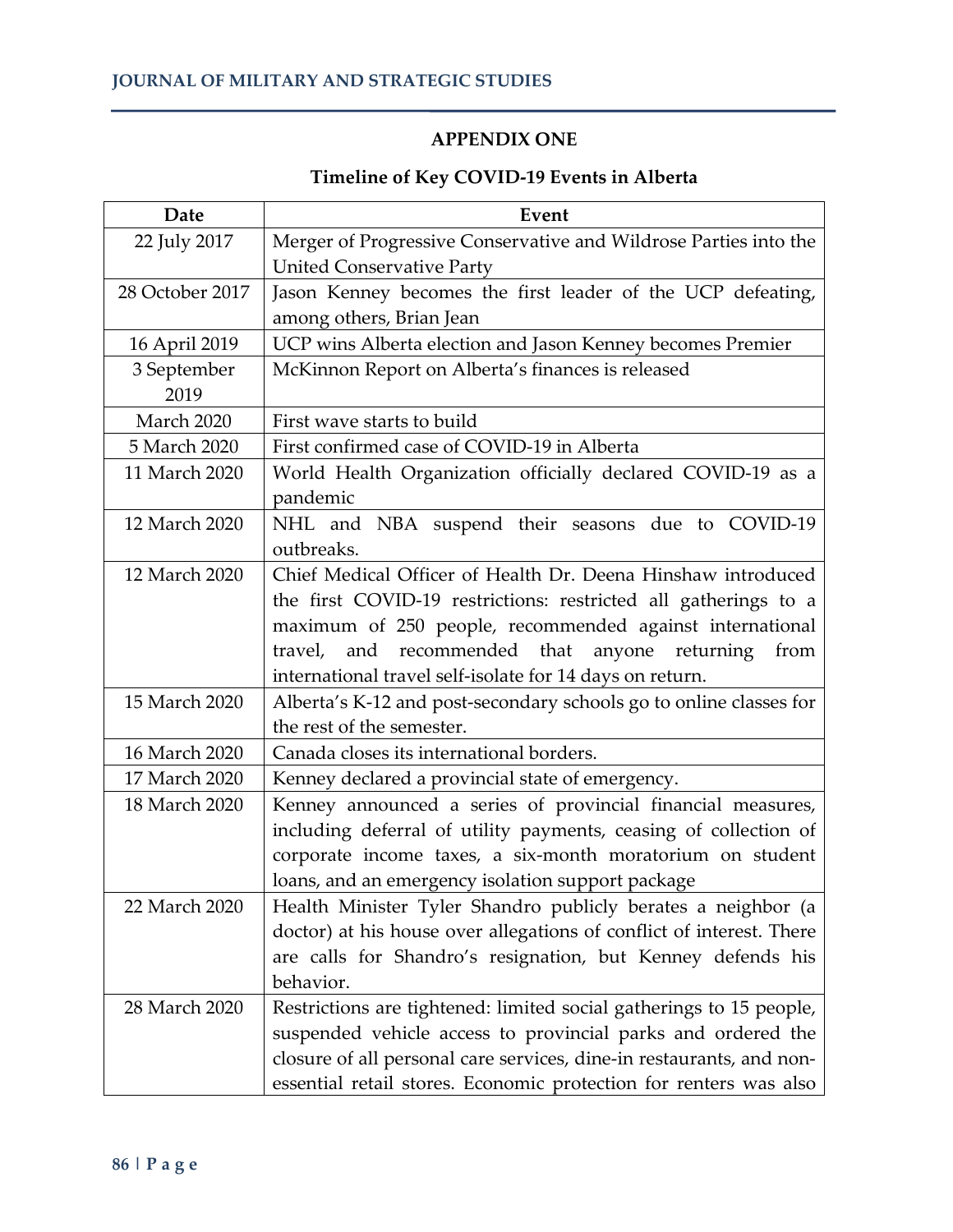|                | introduced.                                                             |
|----------------|-------------------------------------------------------------------------|
| 30 March 2020  | Health Minister Shandro unilaterally terminates the master              |
|                | agreement with the Alberta Medical Association (AMA) and                |
|                | introduced a new fee structure for doctors.                             |
| 7 April 2020   | Kenney gives a televised address to Albertans on COVID-19               |
| 11 April 2020  | Health Minister Shandro announced that Alberta had sufficient           |
|                | beds and personal protective equipment (PPE) to meet the                |
|                | province's projected demand and that it would provide                   |
|                | shipments of personal protective equipment to British Columbia,         |
|                | Ontario, and Quebec, as well as 50 ventilators for Ontario.             |
| 20 April 2020  | Cargill temporarily closed its beef processing facility in High         |
|                | River due to skyrocketing COVID-19 cases among its employees.           |
| 23 April 2020  | Calgary Stampede and other summer festivals were cancelled for<br>2020. |
| 30 April 2020  | Alberta government announced a plan to lift restrictions in             |
|                | several phases. Some medical services and outdoor recreational          |
|                | activities reopen in early May, while daycare centres, restaurants      |
|                | and some retail outlets would reopen at reduced capacity on May         |
|                | 14.                                                                     |
| Early May 2020 | First wave starts to crest.                                             |
| 28 May 2020    | Health Minister Shandro announced that 40 million masks would           |
|                | be distributed to Albertans through fast food outlets.                  |
| 15 June 2020   | Provincial state of emergency is lifted.                                |
| 29 July 2020   | In a survey of Alberta doctors, 98% of respondents said that they       |
|                | had lost confidence in Health Minister Shandro.                         |
| August-        | Stanley Cup playoffs in Edmonton and Toronto within a COVID-            |
| September 2020 | 19 bubble.                                                              |
| Late October   | Second wave starts to build.                                            |
| 2020           |                                                                         |
| 6 November     | Kenney called on Albertans to take<br>Premier<br>personal               |
| 2020           | responsibility but did not institute any new restrictions.              |
| 9 November     | A group of 70 physicians issued a joint letter to the Kenney            |
| 2020           | government, calling for a two-week lockdown to help control and         |
|                | trace the present surge of cases and criticized the government's        |
|                | lack of leadership and direction                                        |
| 24 November    | Premier Kenney re-declared a provincial public health emergency         |
| 2020           | and introduced new restrictions on social gatherings and retail         |
|                | capacity. He also apologized for the measures that he                   |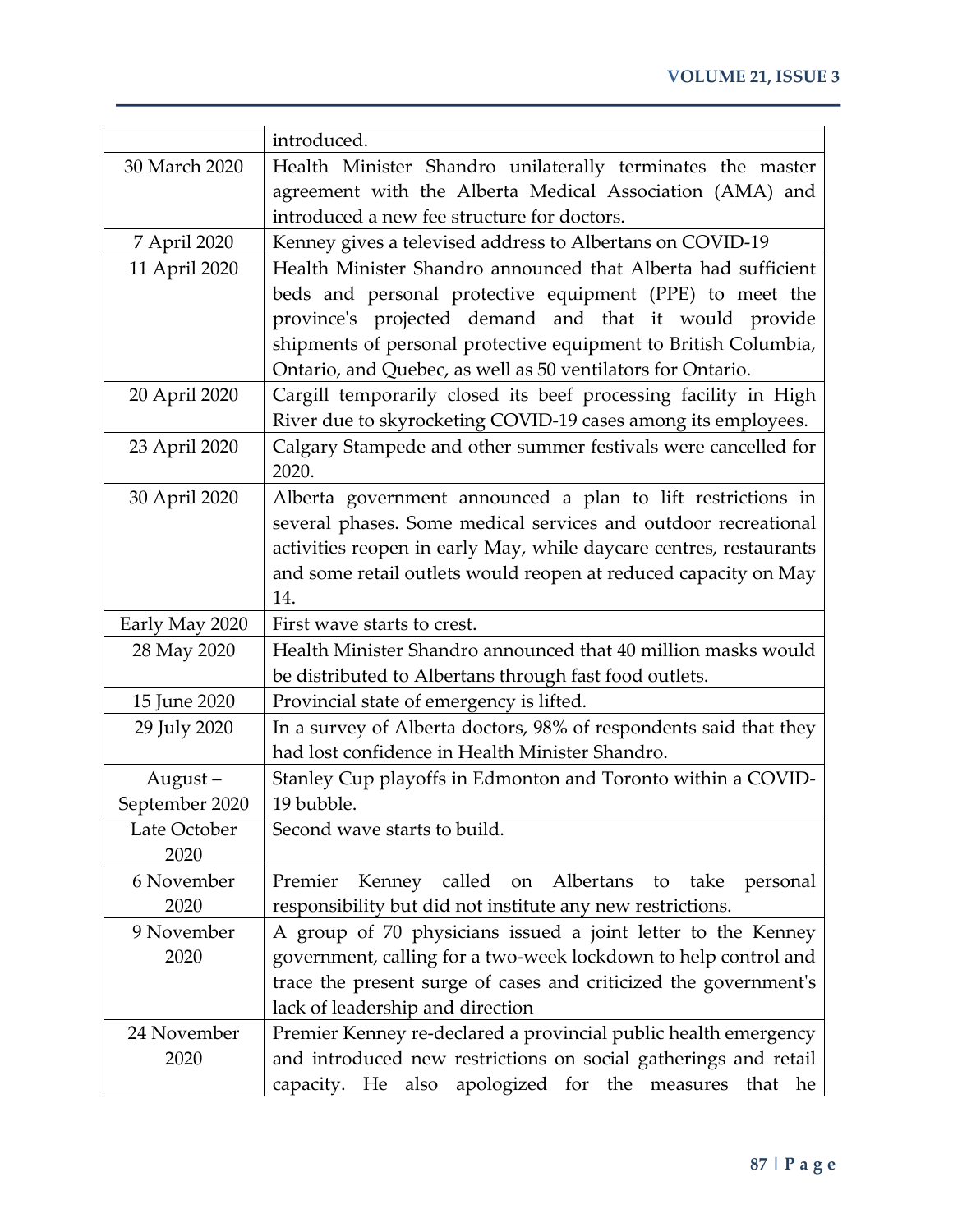## **JOURNAL OF MILITARY AND STRATEGIC STUDIES**

|                     | implemented during the first wave.                                                                                    |
|---------------------|-----------------------------------------------------------------------------------------------------------------------|
| 26 November<br>2020 | CBC News obtained recordings from COVID-19 strategy<br>meetings at the Alberta Emergency Operations Centre, revealing |
|                     | evidence of political tensions between health officials and the                                                       |
|                     | Kenney government that may have impacted Alberta's response                                                           |
|                     | to the pandemic.                                                                                                      |
| 8 December 2020     | Alberta announced new public health measures which restricted                                                         |
|                     | dine-in food service, closed personal services such as hairdressers                                                   |
|                     | and tattoo parlors, closed gyms and fitness studios, prohibited                                                       |
|                     | social gatherings, reduced retail and places of worship capacity                                                      |
|                     | from 25 percent to 15 percent, provided for a province-wide mask                                                      |
|                     | mandate, and strongly suggested work-from-home measures.                                                              |
| 16 December         | Alberta began distribution of vaccines to frontline health care                                                       |
| 2020                | workers in Calgary and Edmonton.                                                                                      |
| Late December       | Alohagate: Premier's Chief of Staff Jamie Huckabay, Minister                                                          |
| 2020                | Tracy Allard, several UCP MLAs and political staffers all                                                             |
|                     | travelled outside of Canada for the holidays.                                                                         |
| 1 January 2021      | Premier Kenney gives a press conference scolding the Alohagate                                                        |
|                     | offenders, but says that none of them will be punished.                                                               |
| 4 January 2021      | Premier Kenney announces that all Alohagate offenders have                                                            |
|                     | been punished.                                                                                                        |
| Late January        | Second wave starts to crest.                                                                                          |
| 2021                |                                                                                                                       |
| 8 February 2021     | Alberta moved to Step 1 of "The Path Forward," allowing                                                               |
|                     | restaurants to reopen at a reduced capacity, one-on-one fitness                                                       |
|                     | instruction, and children's sport and performance activities to be                                                    |
|                     | allowed under certain circumstances                                                                                   |
| 19 February 2021    | Vaccinations were expanded to include all seniors 75+ living in                                                       |
|                     | seniors lodges and other congregated care facilities.                                                                 |
| 24 February 2021    | Vaccinations were extended to all seniors 75+ and all First                                                           |
|                     | Nations, Metis, and Inuit seniors 65+.                                                                                |
| 8 March 2021        | Alberta moved to Step 2 of "The Path Forward," allowing                                                               |
|                     | collegiate sport and adult performance activities under certain                                                       |
|                     | circumstances, an increase in capacity for retail, low-intensity                                                      |
|                     | group fitness appointments, and allowing libraries and event                                                          |
|                     | halls to reopen with restrictions.                                                                                    |
| 15 March 2021       | Vaccinations were extended to all seniors 65+ and First Nations,                                                      |
|                     | Metis, and Inuit 50+. Alberta Health Services partnered with                                                          |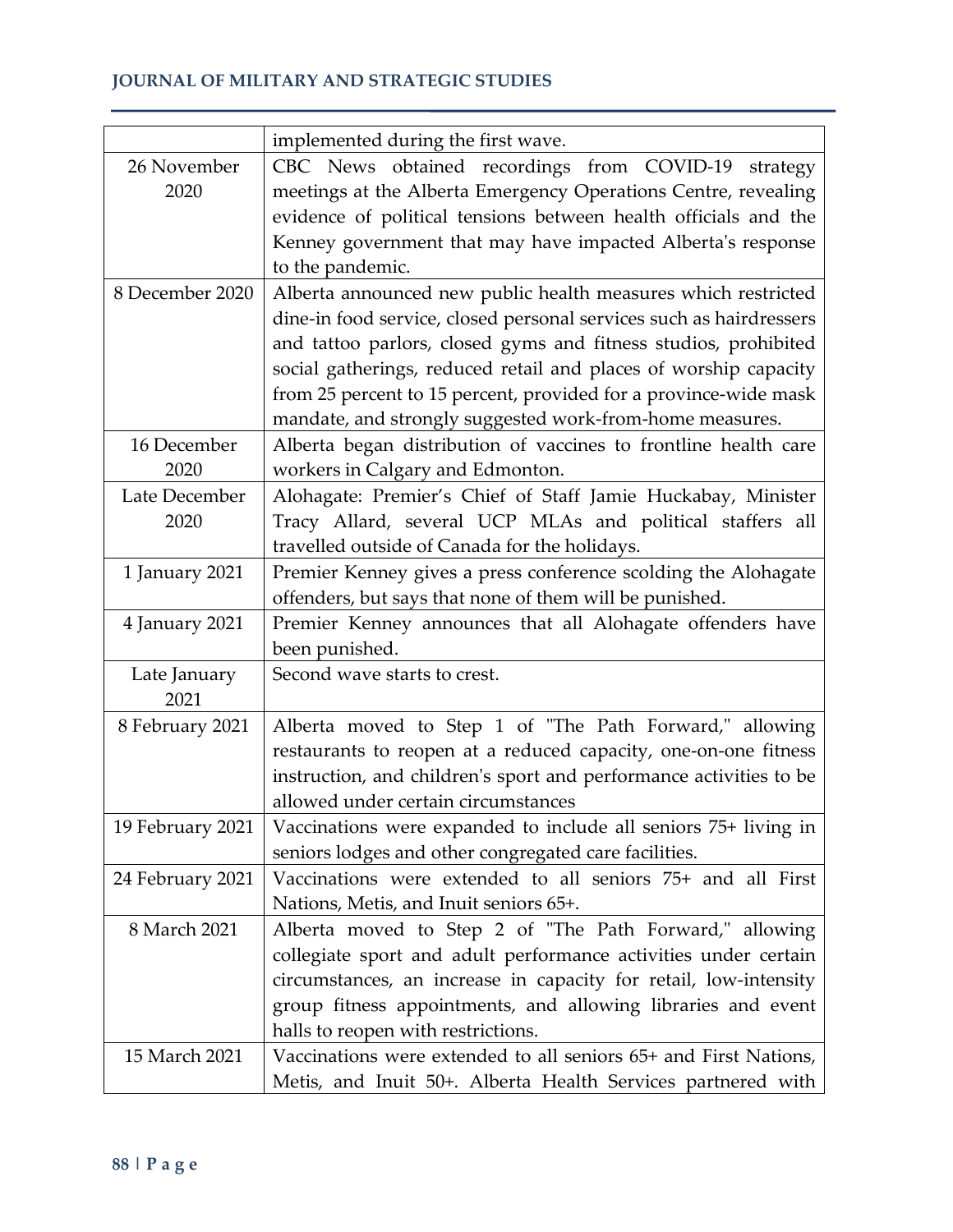|                | certain pharmacies around the province to increase capacity for     |
|----------------|---------------------------------------------------------------------|
|                | vaccination.                                                        |
| Mid-March 2021 | Third wave starts to build                                          |
| 22 March 2021  | Due to a major surge of cases brought upon by COVID-19              |
|                | variants, Health Minister Tyler Shandro stated that the province    |
|                | had no plans to move to "Step 3" at that time.                      |
| 30 March 2021  | Alberta doctors vote to reject a negotiated contract settlement due |
|                | in part, to past mistrust of Health Minister Shandro.               |
| 7 April 2021   | Due to the increasing caseload and hospitalizations, Premier        |
|                | Kenney announced an immediate rollback to "Step 1" restrictions.    |
| 7 April 2021   | AHS officials physically restricted access to GraceLife Church in   |
|                | Parkland County for repeated violations of public health orders.    |
| 7 April 2021   | 15 UCP MLAs sign a public letter criticizing COVID-19               |
|                | restrictions.                                                       |
| 4 May 2021     | Premier Kenney announced new restrictions: all schools and          |
|                | post-secondary institutions were moved to online classes from 7     |
|                | May to at least 25 May, all in-person dining at restaurants was     |
|                | prohibited beginning 10 May, and all indoor recreation activities   |
|                | were prohibited. In regions with at least 50 active cases per-      |
|                | 100,000, gatherings were further limited to 5 people, personal      |
|                | care services were ordered closed, retail stores were limited to 10 |
|                | percent capacity, outdoor recreation with individuals from          |
|                | outside of the immediate household was prohibited, and any          |
|                | non-critical business that is the subject of a COVID-19 outbreak    |
|                | will be ordered closed for 10 days.                                 |
| 13 May 2021    | UCP MLAs Todd Loewen and Drew Barnes are expelled from              |
|                | caucus for their criticism of Premier Kenney                        |
| Late May 2021  | Third wave starts to crest                                          |
| 26 May 2021    | Premier Kenney announced the replacement of "The Path               |
|                | Forward" with the "Open for Summer Plan", a new framework           |
|                | that would be based on vaccination progress and hospitalization     |
|                | metrics.                                                            |
| 2 June 2021    | Matt Wolf, Premier Kenney's then-Issues Manager, responds to        |
|                | criticism of the Open for Summer Plan by tweeting out: "The         |
|                | pandemic is ending. Accept it."                                     |
| 7 June 2021    | Premier Kenney apologized for hosting a dinner on 2 June for        |
|                | senior ministers and staffers on the rooftop patio of a government  |
|                | building in violation of COVID-19 rules.                            |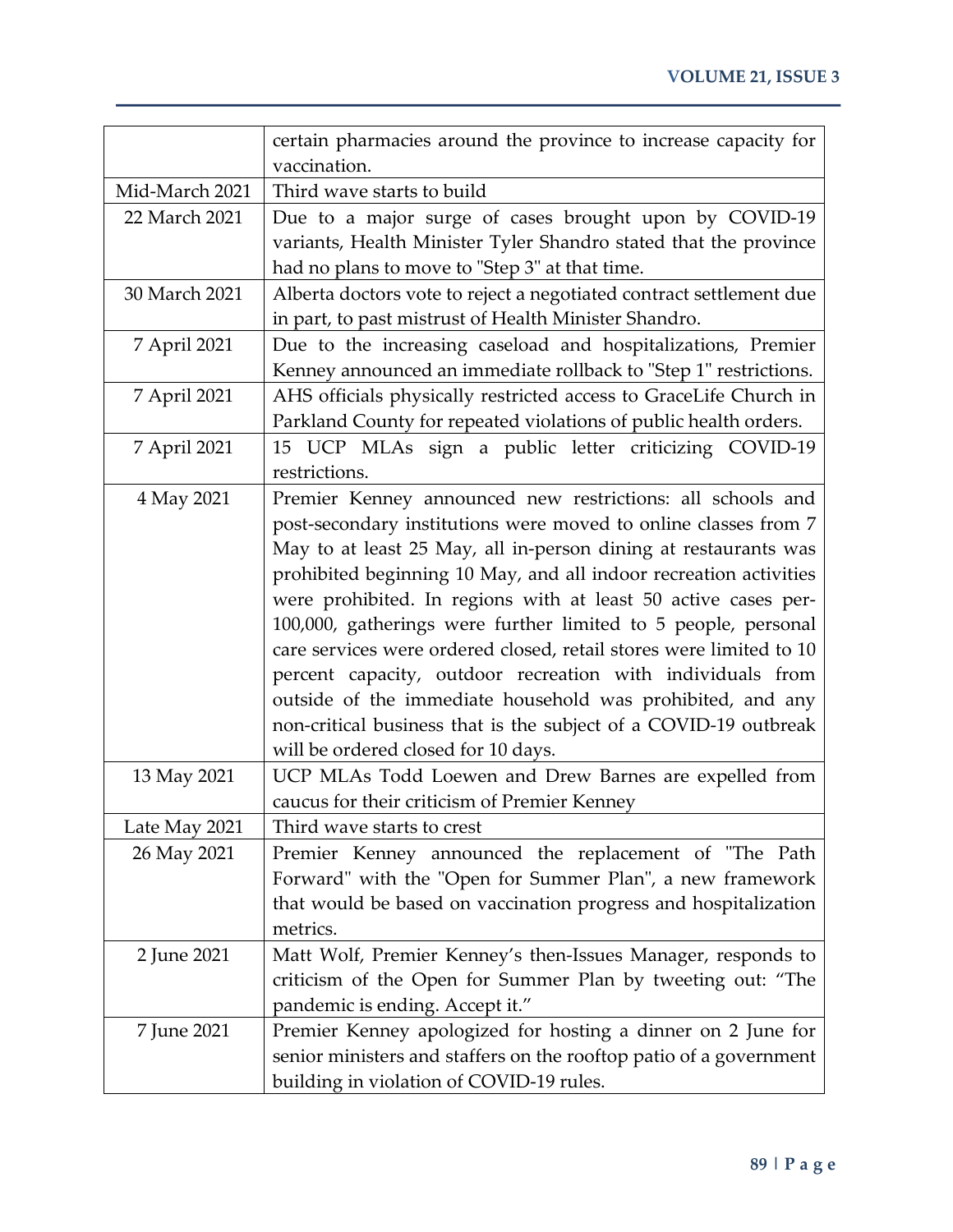## **JOURNAL OF MILITARY AND STRATEGIC STUDIES**

| 7 June 2021    | Richard Gotfried resigns as UCP Calgary-Caucus chair over the                        |
|----------------|--------------------------------------------------------------------------------------|
|                | behavior of Premier Kenney.                                                          |
| 18 June 2021   | Premier Kenney announced that Step 3 of the "Open for Summer                         |
|                | Plan" would be implemented on 1 July, as the province had met                        |
|                | the 70 percent threshold of first doses.                                             |
| 1 July 2021    | Premier Kenney held a large Canada Day celebration and almost                        |
|                | all COVID-19 restrictions are lifted.                                                |
| 8 July 2021    | Leela Aheer, Minister of Culture, Multiculturism and Status of                       |
|                | Women, is removed from cabinet for her criticism of Premier                          |
|                | Kenney.                                                                              |
| 9-18 July 2021 | Calgary Stampede                                                                     |
| 28 July 2021   | CMOH Hinshaw announced that COVID-19 would be treated as                             |
|                | an endemic respiratory virus, and therefore Alberta would be                         |
|                | scaling back testing/tracing/isolation measures.                                     |
| August 2021    | Premier Kenney takes a three week holiday                                            |
| Mid-August     | Fourth wave starts to build                                                          |
| 2021           |                                                                                      |
| 13 August 2021 | <b>CMOH</b><br>Hinshaw<br>decision<br>28<br>July<br>her<br>reverses<br><sub>on</sub> |
|                | testing/tracing/isolation measures.                                                  |
| 3 September    | Premier Kenney announced a \$100 incentive program for people                        |
| 2021           | to get vaccinated. He also reinstated a mask mandate for all                         |
|                | indoor public spaces and a curfew on the sales/consumption of                        |
|                | alcohol                                                                              |
| 9 September    | CMOH Hinshaw, amid strained ICU capacity and the                                     |
| 2021           | cancellations of elective surgeries province-wide, admitted that it                  |
|                | was premature to treat COVID-19 as an endemic disease.                               |
| 15 September   | Premier Kenney declared a new public health emergency. He                            |
| 2021           | also admitted that the previous push towards treating COVID-19                       |
|                | as endemic was premature. He stated that the province needed to                      |
|                | maximize health care capacity, reduce transmission, and increase                     |
|                | vaccination in order to overcome the crisis in its health care                       |
|                | system. He also reversed an earlier pronouncement and                                |
|                | introduced a proof of vaccination requirement (termed as the                         |
|                | "Restrictions Exemption Program") for businesses.                                    |
|                | Health Minister Shandro announced new public health orders to                        |
|                | take effect 16 September and 20 September, including reinstating                     |
|                | restrictions on gatherings and businesses.                                           |
|                | Chief Executive Officer of AHS Dr. Verna Yiu stated Alberta was                      |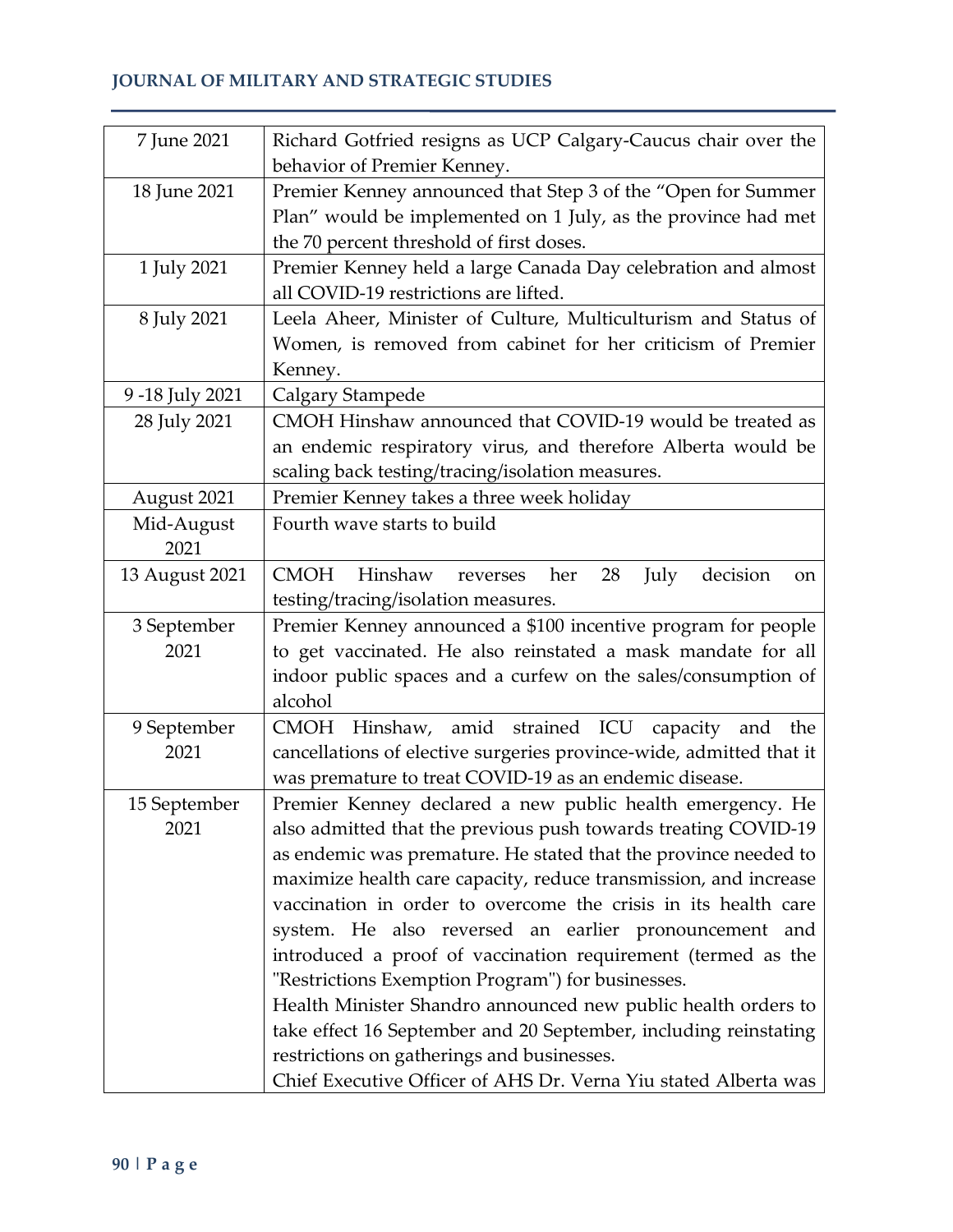|                 | on track to exceed the province's hospitalization and ICU             |
|-----------------|-----------------------------------------------------------------------|
|                 | capacity, and would begin training health care staff on triage        |
|                 | protocols and halting non-critical surgeries. It was also reaching    |
|                 | out to other provinces for additional health care staff and to        |
|                 | transfer ICU patients out of province for treatment.                  |
| 15 September    | UCP MLAs Leela Aheer and Richard Gotfried publicly criticize          |
| 2021            | Premier Kenney's handling of the fourth wave.                         |
| 16 September    | Alberta Children's Hospital announced the closure of 75 percent       |
| 2021            | of the facility's operating rooms to transfer staff capacity to ICUs, |
|                 | the Children's Hospital was elevated to the highest alert level and   |
|                 | reduced capacity to complete life and limb procedures only.           |
| 21 September    | Jason Copping is appointed Minister of Health, replacing Tyler        |
| 2021            | Shandro (who is shuffled to Labour and Immigration).                  |
| 22 September    | After a long and contentious UCP caucus meeting, Premier              |
| 2021            | Kenney agrees to hold a leadership review in April 2022.              |
| Late September  | Fourth wave starts to crest                                           |
| 2021            |                                                                       |
| 15 November     | 22 UCP Constituency Associations present a petition calling for       |
| 2021            | an early UCP leadership review of Kenney.                             |
| 19-21 November  | UCP holds its AGM                                                     |
| 2021            |                                                                       |
| December 2021   | Fifth wave starts to build                                            |
| 9 December 2021 | UCP Executive reaffirms that a leadership review of Kenney will       |
|                 | be held on 9 April 2022; ignoring the petition from the 22 UCP        |
|                 | Constituency Associations.                                            |
| 10 December     | Premier Kenney indicates that social gathering restrictions might     |
| 2021            | be loosened for the holidays.                                         |
| 12 December     | Brian Jean, former Wildrose leader, wins the UCP nomination for       |
| 2021            | a by-election in Fort McMurray-Lac La Biche on an explicit            |
|                 | pledge to force Jason Kenney to resign as UCP leader.                 |
| 21 December     | As the Omicron variant spreads, Premier Kenney urged people to        |
| 2021            | reduce their social gatherings and announced that new                 |
|                 | restrictions would take effect on 24 December. That evening the       |
|                 | UCP held a Christmas party for its supporters in Edmonton.            |
| 29 December     | World junior hockey championship that was being played in Red         |
| 2021            | Deer and Edmonton was cancelled because of rising COVID-19            |
|                 | infections.                                                           |
| 30 December     | Education Minister Adriana LaGrange announced that K-12               |